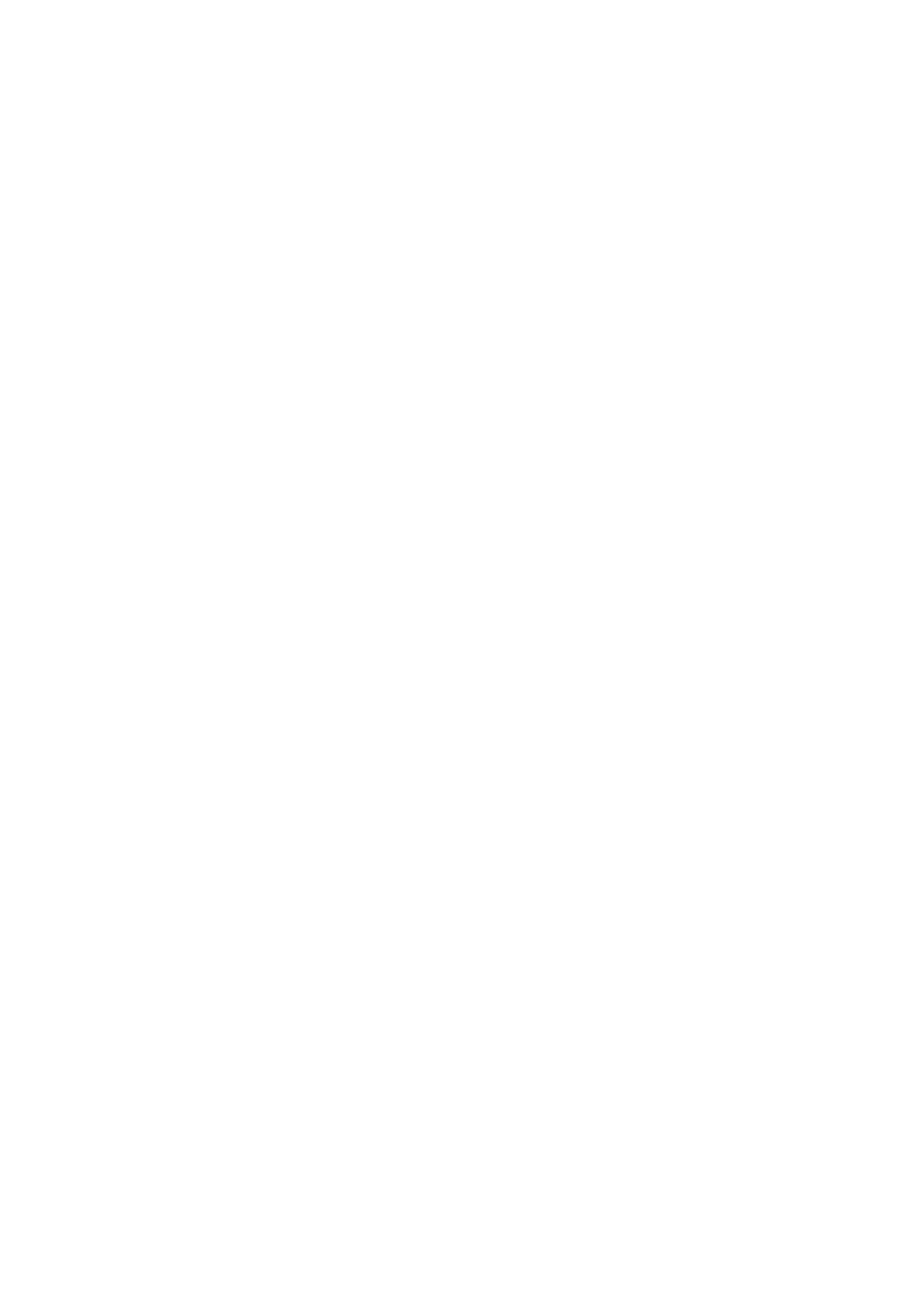At the end of 2017, financial assets of Estonian resident private persons exceeded their liabilities: the volume of the financial assets was 11.2 billion euros, while the balance of the financial liabilities was 9 billion euros.

The growth of the financial assets of Estonian resident private persons exceeded that of their financial liabilities: the financial assets grew by 11% in total, whereas the loans by 8% in total. Thus at the end of the year, the net financial assets of Estonian resident private persons amounted to 2.3 billion euros, increasing by approximately 0.5 billion euros over the year.



#### Financial assets and liabilities of Estonian resident private persons (EUR mln)

As at the end of 2017, the average volume of assets of an Estonian resident private person was 8,529 euros and the balance of loans 6,813 euros. Hence, the average value of

the net financial assets of a private person was 1,716 euros (1,372 euros at the end of 2016).

#### Average net financial assets of Estonian resident private persons (EUR)

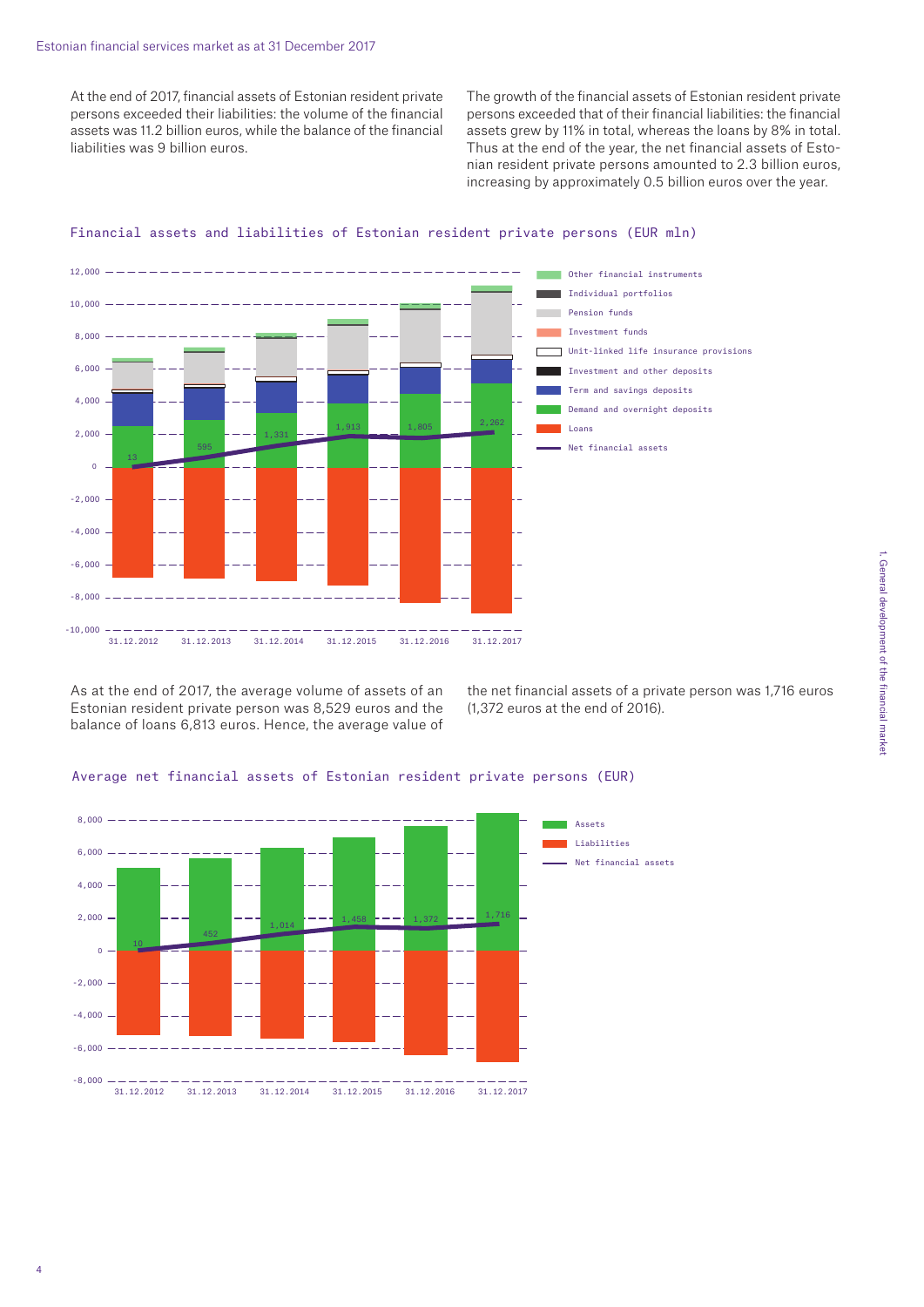### 2. Division of private customers by services

Based on the number of contracts known to Finantsinspektsioon, $3$  the most popular service in Estonia is the demand deposit, i.e. the current account. As at the end of 2017, private persons had 1.9 million current accounts<sup>4</sup> (many private persons have several current accounts). However, the number of private current accounts has decreased in recent years: six years ago, i.e. in 2011, there were 2.5 million current accounts.

By the number of contracts, the second most popular financial product of private persons is loans. As at the end of 2017, there were 1.2 million loan contracts<sup>5</sup> entered into with private persons. By the number of contracts, the third most popular financial product is pension funds with 790,000 contracts.

#### Number of contracts of private persons by financial services



3 As the requirements of the European Union have changed, the number of contracts in the insurance segment is not shown here.

4 Current accounts with a positive balance opened in credit institutions.

<sup>5</sup> Loan contracts entered into with banks and other creditors. Some persons may have entered into several loan contracts.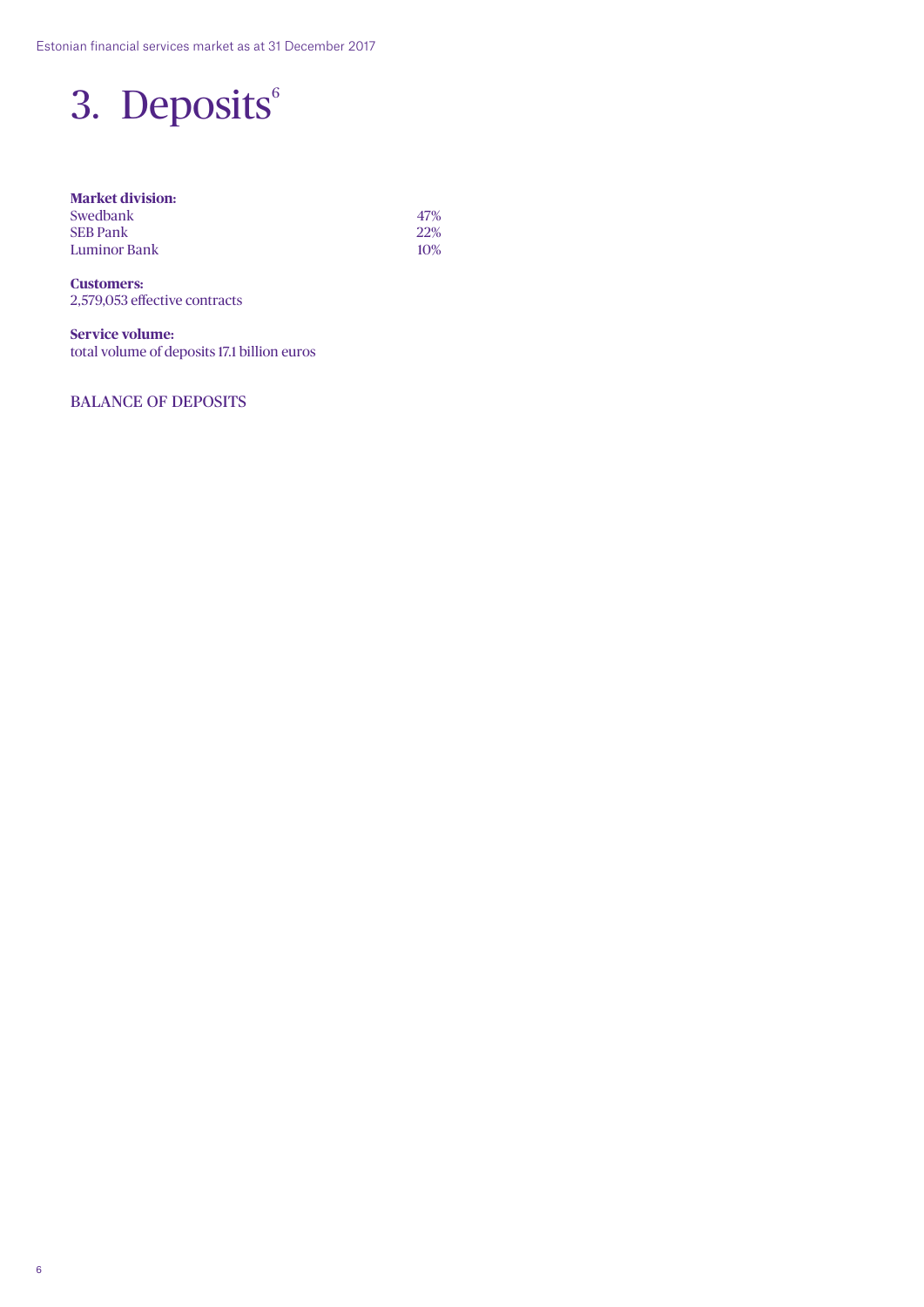#### MARKET DIVISION OF BANK DEPOSITS

In 2017, the balance of deposits grew mostly on account of LHV Pank, whose market share increased from 5% to 9%. The balance of deposits of Luminor Bank, established as a result of the merger of Nordea and DNB Pank, decreased and so did its market share from 13% to 10%. The balance of deposits of Coop Pank, the successor of Krediidipank, increased over the year but its market share remained the same at 2%. Swedbank continues to be the market leader with 47%.

The government deposit market was more active than usual in 2017. The amounts deposited with Danske Bank A/S Estonia branch and OP Corporate Bank plc Estonia branch grew over the year, which increased their market shares from 3% to 11% and from 10% to 16%, respectively. However, government funds deposited with the newly established Luminor Bank have decreased, reducing its market share from 33% to 18%. The largest part of government deposits, or 27% of the balance of deposits is in SEB Pank, followed by Swedbank with 25% and Luminor Bank with 18%.

As regards the deposits of financial institutions, the amounts deposited with LHV Pank have grown considerably, increasing its market share from 7% to 38%. LHV Pank was followed by Swedbank, whose market share decreased from 39% to 26% over the year. The third largest market share (18%) belonged to SEB Pank.

The largest changes in the market division of corporate deposits concerned LHV Pank and Luminor Bank. The market share of LHV Pank increased from 5% to 8% over the year,



Market division of deposits at the end of 2017

(end of 2016 in brackets)

while the market share of Luminor Bank decreased from 14% to 11%. The largest market share was still held by Swedbank (46%), followed by SEB Pank (21%) and Luminor Bank (11%).

The market for private person deposits continued to be stable. More than one half of the market (55%) belonged to Swedbank, followed by SEB Pank (23%) and Luminor Bank  $(7%)$ 



### Market division of government deposits at the end of 2017



#### Market division of corporate deposits at the end of 2017 (end of 2016 in brackets)



Market division of deposits of financial institutions at the end of 2017 (end of 2016 in brackets)



Market division of private person deposits at the end of 2017 (end of 2016 in brackets)

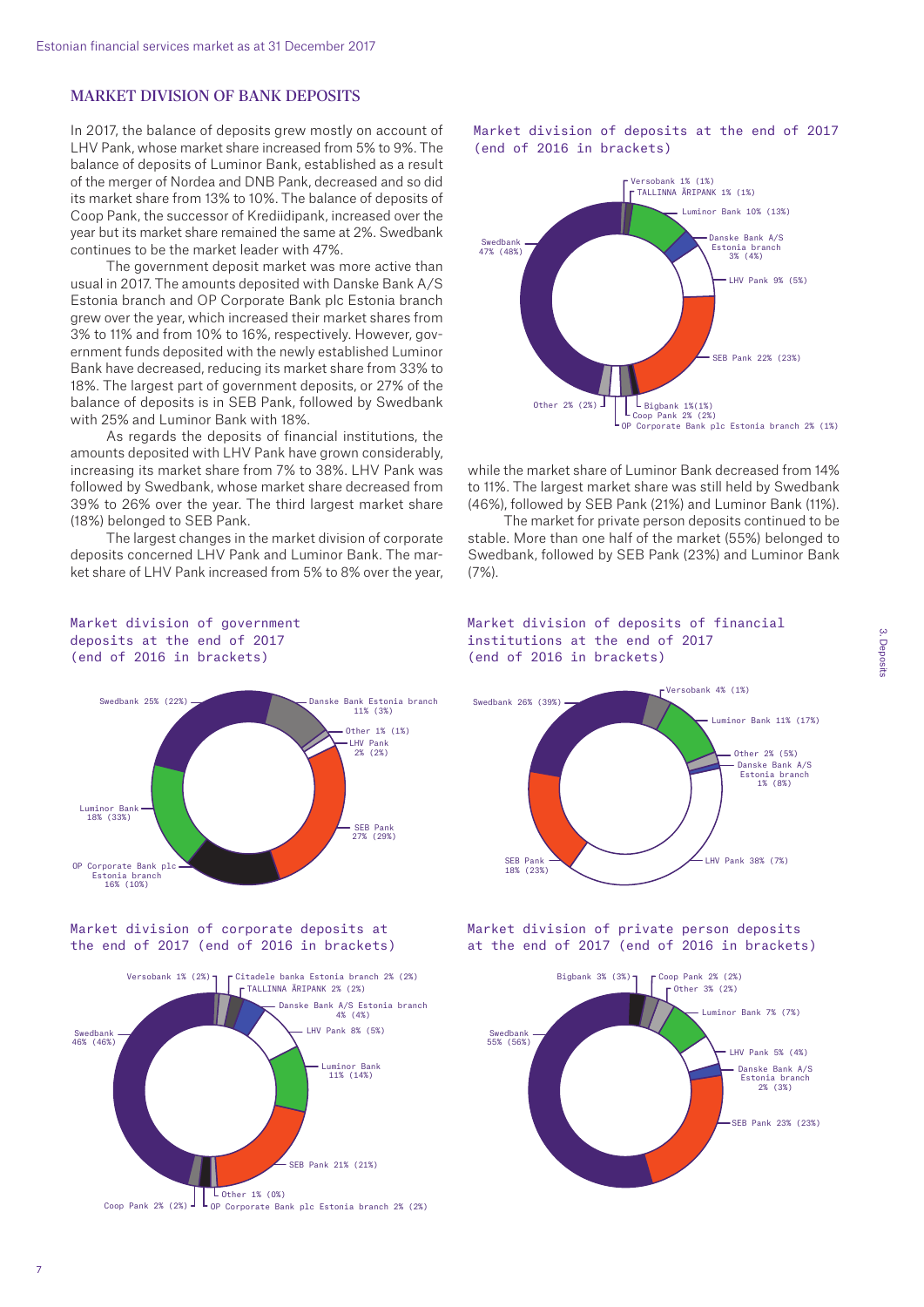#### NUMBER AND SIZE OF DEPOSITS

In 2017, the number of demand and overnight deposits increased by approximately 4,000. At the same time, the number of all other fixed-term deposits decreased: the number of term and savings deposits decreased by approximately 12,000 and the number of other deposits by 8,000.

The number of effective deposit contracts<sup>10</sup> as at the end of 2017:

| $\bullet$ | Demand and overnight deposits | 2.168.000 |
|-----------|-------------------------------|-----------|
|           | incl. private person deposits | 1,919,000 |
| $\bullet$ | Term and savings deposits     | 401,000   |
|           | incl. private person deposits | 394,000   |
| $\bullet$ | Investment and other deposits | 10,000    |
|           | incl. private person deposits | 9.000     |

The average amount of demand and overnight deposits of private persons at the end of 2017 was 2,876 euros (2,550 euros at the end of 2016), that of term and savings deposits was 4,921 euros (4,694 euros at the end of 2016) and that of investment and other deposits 4,193 euros (4,310 euros at the end of 2016).



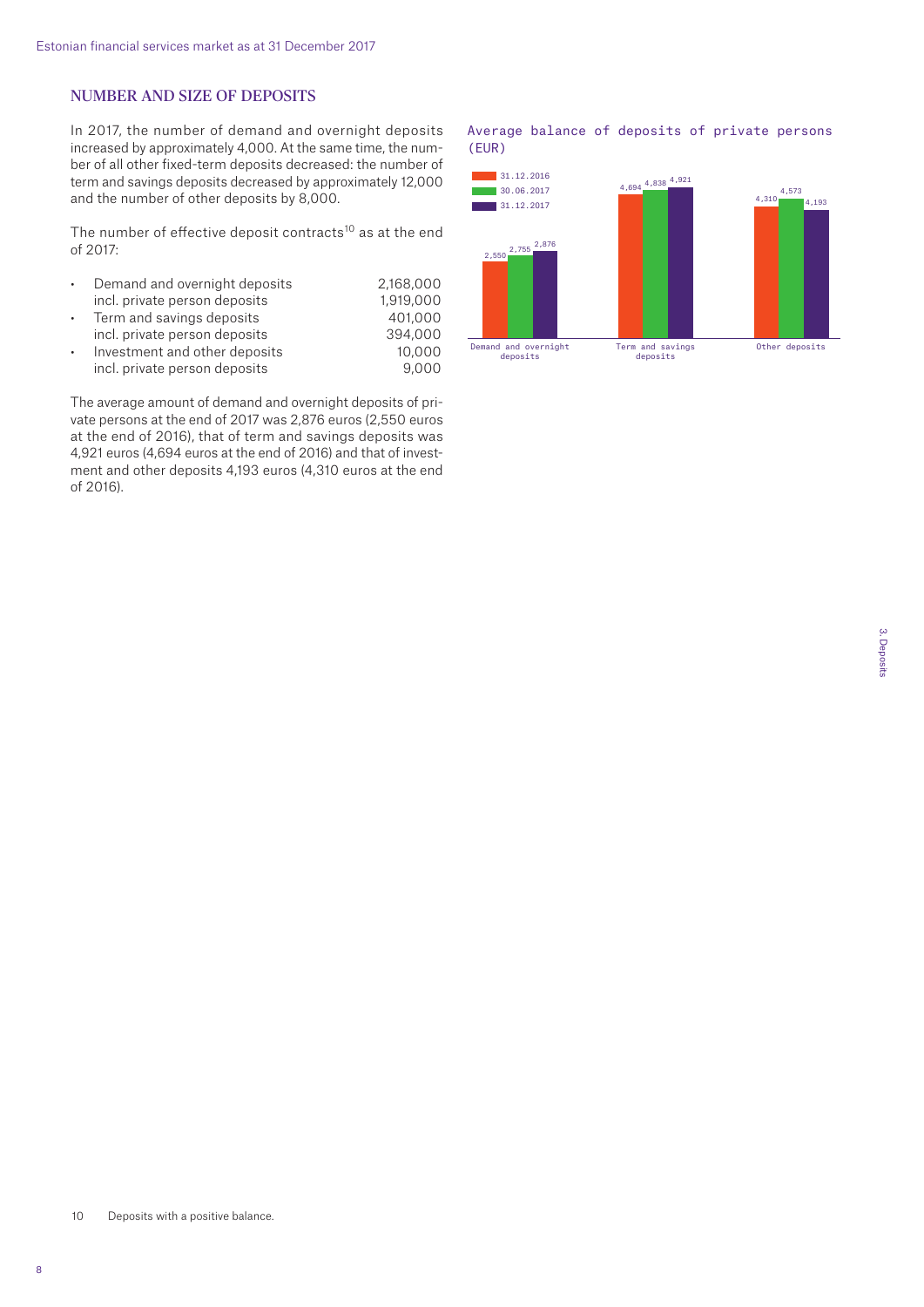### 4. Investment and pension funds<sup>11</sup>

| <b>Market division:</b>      |            |  |
|------------------------------|------------|--|
| Swedbank Investeerimisfondid | 40%        |  |
| LHV Varahaldus               | <b>25%</b> |  |
| <b>SEB Varahaldus</b>        | $17\%$     |  |

#### **Total number of unit holders**: 800,192 effective contracts

**Service volume:** total volume of funds 4.4 billion euros

#### VOLUME OF ASSETS OF FUNDS

The volume of assets of public investment funds<sup>12</sup>, including pension funds, totalled 4.4 billion euros at the end of 2017, having increased by 679 million euros, or 18%,<sup>13</sup> over the year.

The growth in the fund sector continued to be driven by mandatory pension funds, whose volume of assets increased by 548 million euros, or 18%, amounting to 3.6 billion euros by the end of the year.

In terms of growth, the mandatory pension funds were followed by equity funds.14 The volume of their assets increased by 77 million euros, or 23%, reaching 415 million euros by the end of the year. At the same time, the volume of assets of public real estate funds grew by 14 million euros, or 10%, and amounted to 157 million euros. Currently, there are no bond funds managed in Estonia, as investors' interest has waned due to low interest rates.

The largest fund type continues to be mandatory pension funds, which made up 83% of the volume of the fund sector assets. They were followed by equity funds, whose share was 10%. Voluntary pension funds and public real estate funds each held 3.5% of the total volume of the assets of public funds.





- 12 Public investment funds include undertakings for collective investment in transferable securities (UCITS), alternative funds and pension funds. The scope of financial supervision and related reporting obligations applied to fund management companies which have declared themselves small fund managers under the Investment Funds Act, which entered into force at the beginning of 2017, is limited and therefore they are not included in this overview.
- 13 The volume of assets is shown in the market value. For comparability of the data, the volume of assets of non-public funds has been deducted from the 2016 data.
- 14 Local equity funds also include funds of funds and mixed funds.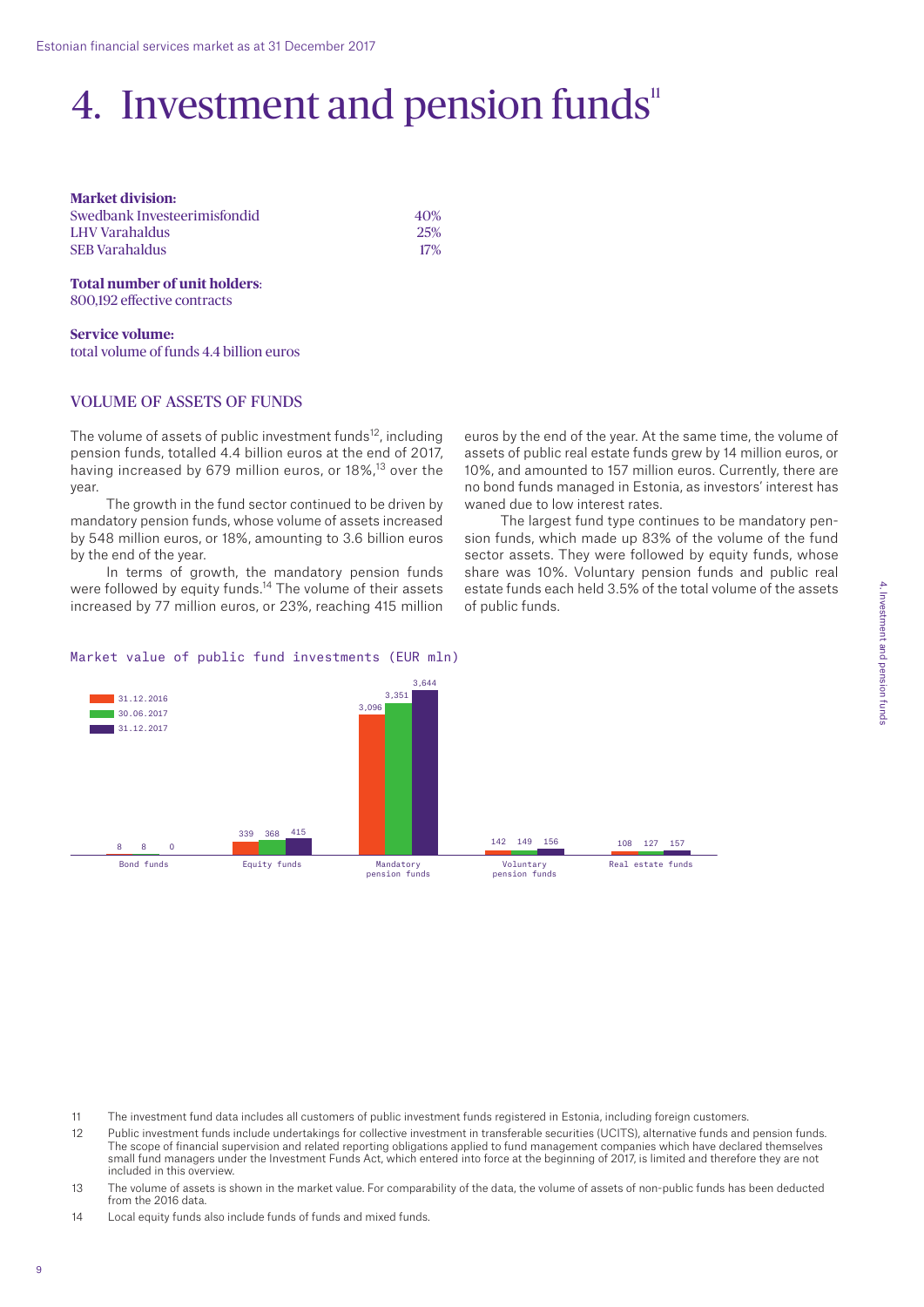#### UNIT HOLDERS OF FUNDS

In 2017, the number of contracts with unit holders<sup>15</sup> in Estonian public funds increased by 6,367, reaching 800,192 by the end of December.<sup>16</sup>

This concerned mandatory and voluntary pension funds and real estate funds, where the number of contracts increased by 6,367, 524 and 1,984, respectively. The increased number of contracts with unit holders in mandatory pension funds is mainly related to the new pension funds managed by Tuleva Fondid AS. As regards real estate funds, the increased number of contracts with unit holders is also related to growth in the number of funds.

In other types of funds, however, the number of unit holders has decreased. A decrease in the number of contracts with unit holders in equity funds by 1,353 is related to liquidation of several funds in 2017. There are no more bond funds in Estonia.

Consequently, the largest fund type among public funds by the number of contracts is mandatory pension funds (744,675 contracts), followed by voluntary pension funds (44,970), equity funds (7,919) and public real estate funds (2,628).

#### FUND MANAGEMENT COMPANIES

The biggest impact on the market of fund services in 2017 came from the acquisition of Danske Capital by LHV Varahaldus. As a result, the market share of LHV Varahaldus increased to 25%, thereby becoming the second largest after Swedbank by the volume of managed assets (40%). Seventeen percent of the market for public funds belonged to SEB Varahaldus.

#### Number of contracts with unit holders in public funds





 $\mathsf{\mathsf{L}}$  Swedbank Investeerimisfondid 40% (41%)

15 It is important to note that many persons make investments through several investment or pension funds and hence the actual number of persons investing through funds is smaller than the number of contracts.

16 The number of unit holders also includes non-residents.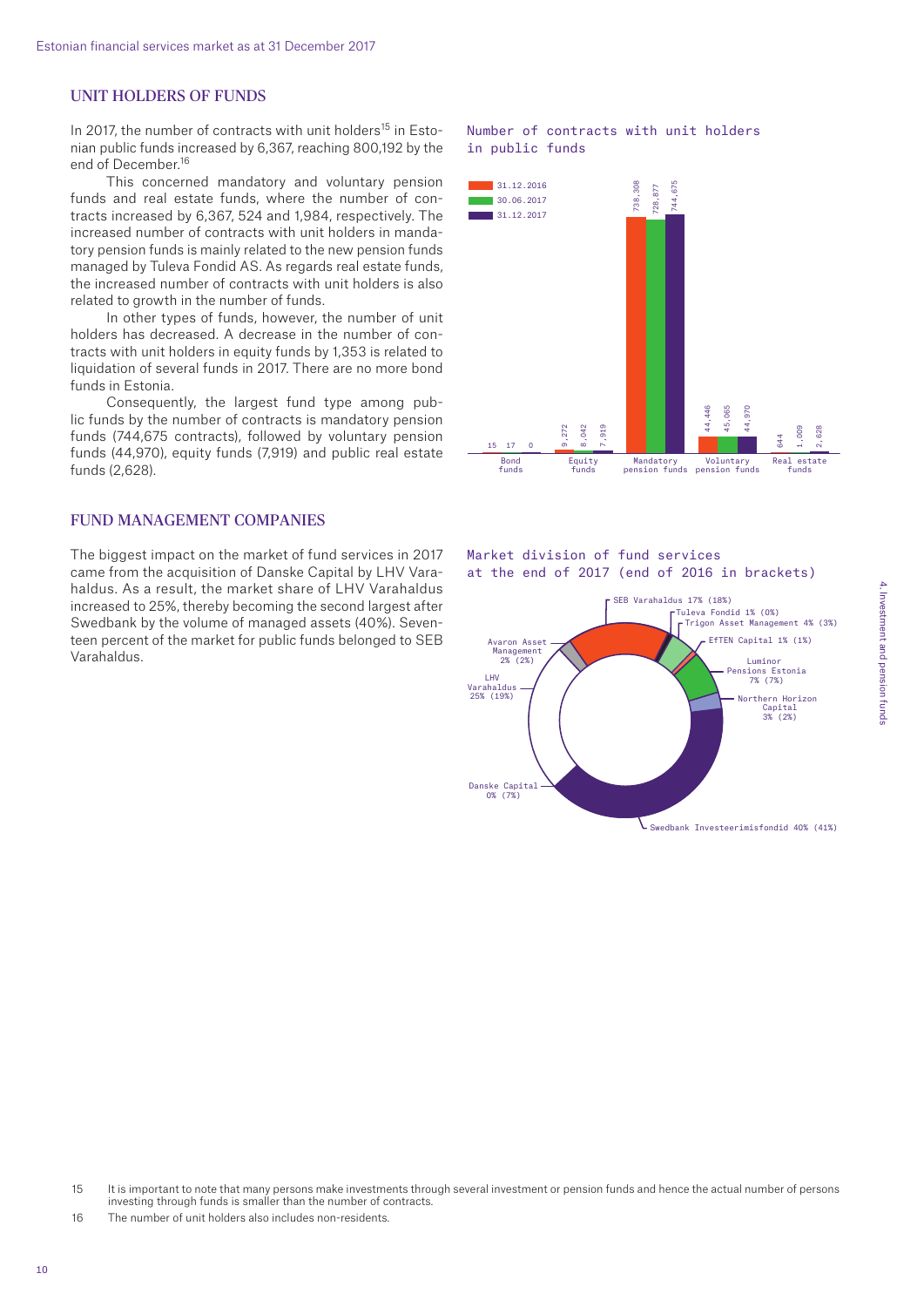In the equity funds market, the volume of the funds managed by Trigon Asset Management has increased considerably over the year and it has become the largest fund management company with a market share of 39%. At the end of 2017, the market share of Swedbank Investeerimisfondid was 37%. It was followed by Avaron Asset Management with a market share of 23%. SEB Varahaldus, however, liquidated all of its funds.

The biggest change in the market of mandatory pension funds was an increase in the market share of LHV Varahaldus to 30%, which resulted from its merger with Danske Capital. Thus, LHV Varahaldus has become the second largest fund management company for pension funds in Estonia. The largest market share continues to be held by Swedbank Investeerimisfondid (42%). Tuleva Fondid, which entered the market in 2017, had 1% of the total assets of pension funds as at the end of December. 19% of the market belonged to SEB Varahaldus and 8% to Luminor Pensions Estonia.

In the market of voluntary pension funds, the largest market share (56%) as at the end of 2017 was held by Swedbank Investeerimisfondid, followed by SEB Varahaldus (25%).

There were only two fund management companies active in the market of public real estate funds – Northern Horizon Capital (70%) and EfTEN Capital (30%).





#### Market division of mandatory pension funds at the end of 2017 (end of 2016 in brackets)



#### Market division of voluntary pension funds at the end of 2017 (end of 2016 in brackets)



Market division of public real estate funds at the end of 2017 (end of 2016 in brackets)

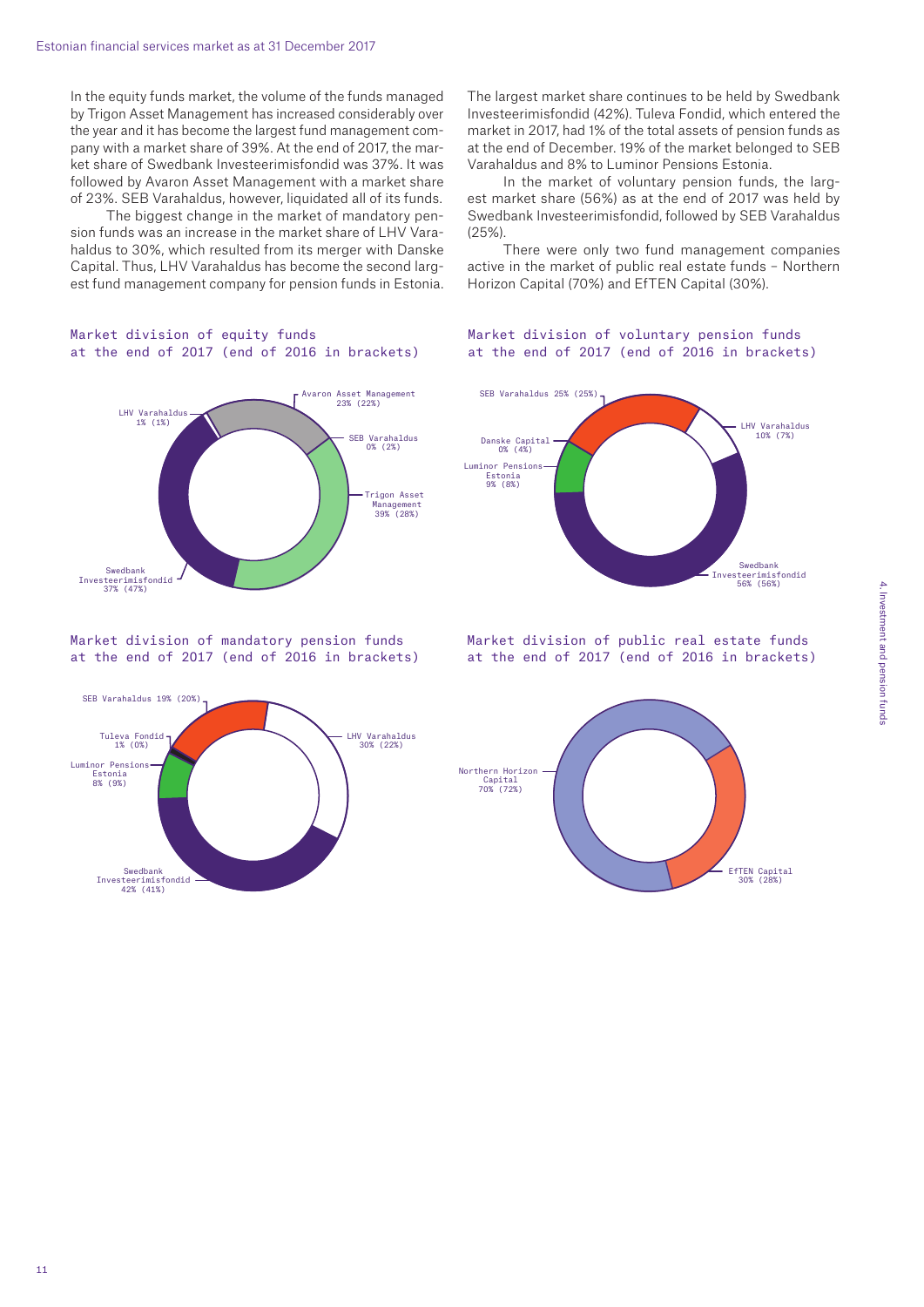# 5. Second pillar pension payments

According to the Estonian Central Register of Securities, as at the end of 2017, there were 37,373 people entitled to second pillar pension payments, which is 5,101 people more than the year before. Of these people, 37%, or 13,836 were men and 63%, or 23,537 were women.

The division of second pillar pension payments has remained relatively stable, varying 1-2% across different types of payment.

At the end of the year, the share of people who had signed pension contracts<sup>17</sup> made up 16% of those entitled

Division of old-age pensioners who have joined the second pension pillar by type of payment at the end of 2017 (end of 2016 in brackets)



to payments. Of those entitled to second pillar pension payments, 38% only received funded pension<sup>18</sup> payments. Payments through funds and lump sum payments<sup>19</sup> were received by 10% and only lump sum payments by 15% of those entitled to payments. The remaining 21% of the people entitled to second pillar pension payments had not requested it.

Of life insurance undertakings, the largest market share in the second pension pillar market belonged to Compensa Life Vienna Insurance Group (63%).

#### Market division of insurance undertakings by number of second pension pillar contracts at the end of 2017 (end of 2016 in brackets)



- 17 A pension contract is an insurance contract entered into between a unit holder and a life insurance undertaking, under which the insurance undertaking is obliged to make pension payments until the death of the person who entered into the contract.
- 18 Funded pension is a scheme agreed between a unit holder and the management company of a pension fund, under which regular payments from the pension fund are made to the unit holder during a specified time.

19 Lump sum payments are payments which are withdrawn all at once from a pension fund.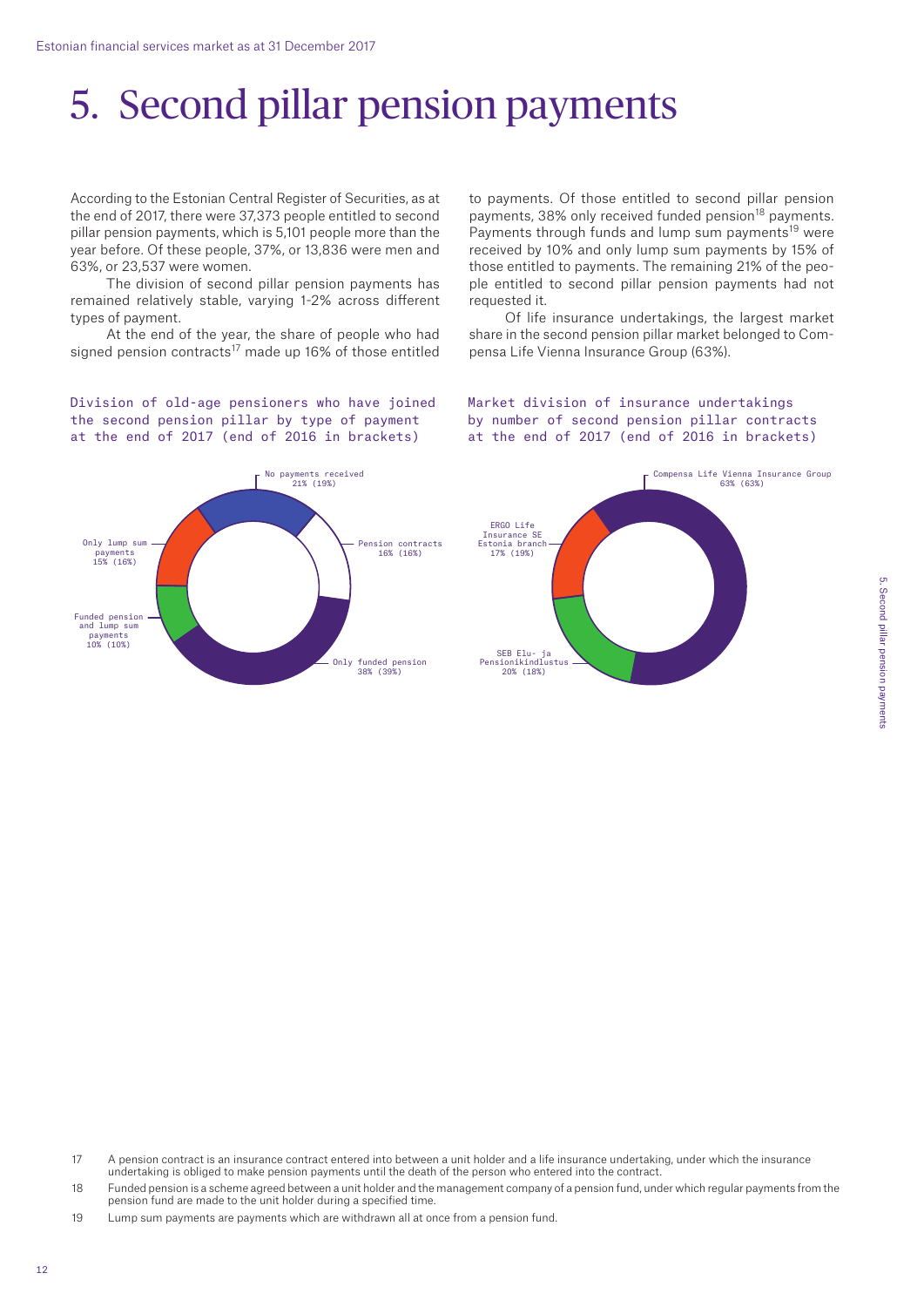## 6. Management of securities portfolios $20$

| <b>Market division:</b> |     |
|-------------------------|-----|
| Swedbank grupp          | 67% |
| <b>SEB Bank grupp</b>   | 10% |
| LHV Pank                | 16% |

#### **Service volume:**

Total volume of portfolios 631 million euros

#### VOLUME OF PORTFOLIOS

Portfolio management services are provided by fund management companies, banks and investment firms. In 2017, the total volume of portfolios decreased by 4% and amounted to 631 million euros (658 million euros at the end of 2016).

The volume of portfolios managed by fund management companies decreased in 2017 from 186 million euros to 143 million euros. The volume of customer portfolios managed by banks decreased from 466 million euros to 459 million euros and that of investment firms increased from 6 million euros to 29 million euros.

#### CUSTOMERS OF PORTFOLIO MANAGEMENT SERVICES

At the end of 2017, the majority share of combined customer portfolios belonged to Estonian residents: approximately 84%, i.e. 533 million euros (at the end of 2016, 559 million euros) of the total volume. Of this amount, 305 million euros belonged to financial institutions, 133 million euros to companies, 92 million euros to private persons and 3 million euros to the government.<sup>21</sup>

#### Portfolio volumes (EUR mln)



#### Total volume of individual portfolios by residence (EUR mln)



- 20 The data for portfolio management includes all market participants in Estonia providing this service, incl. advisory services. Their customers may be from Estonia or foreign countries.
- 21 Financial institutions include insurance undertakings, pension funds, credit institutions and other financial institutions. Companies also include state or local government companies. Private persons also include non-profit associations. The government also includes national social assistance funds.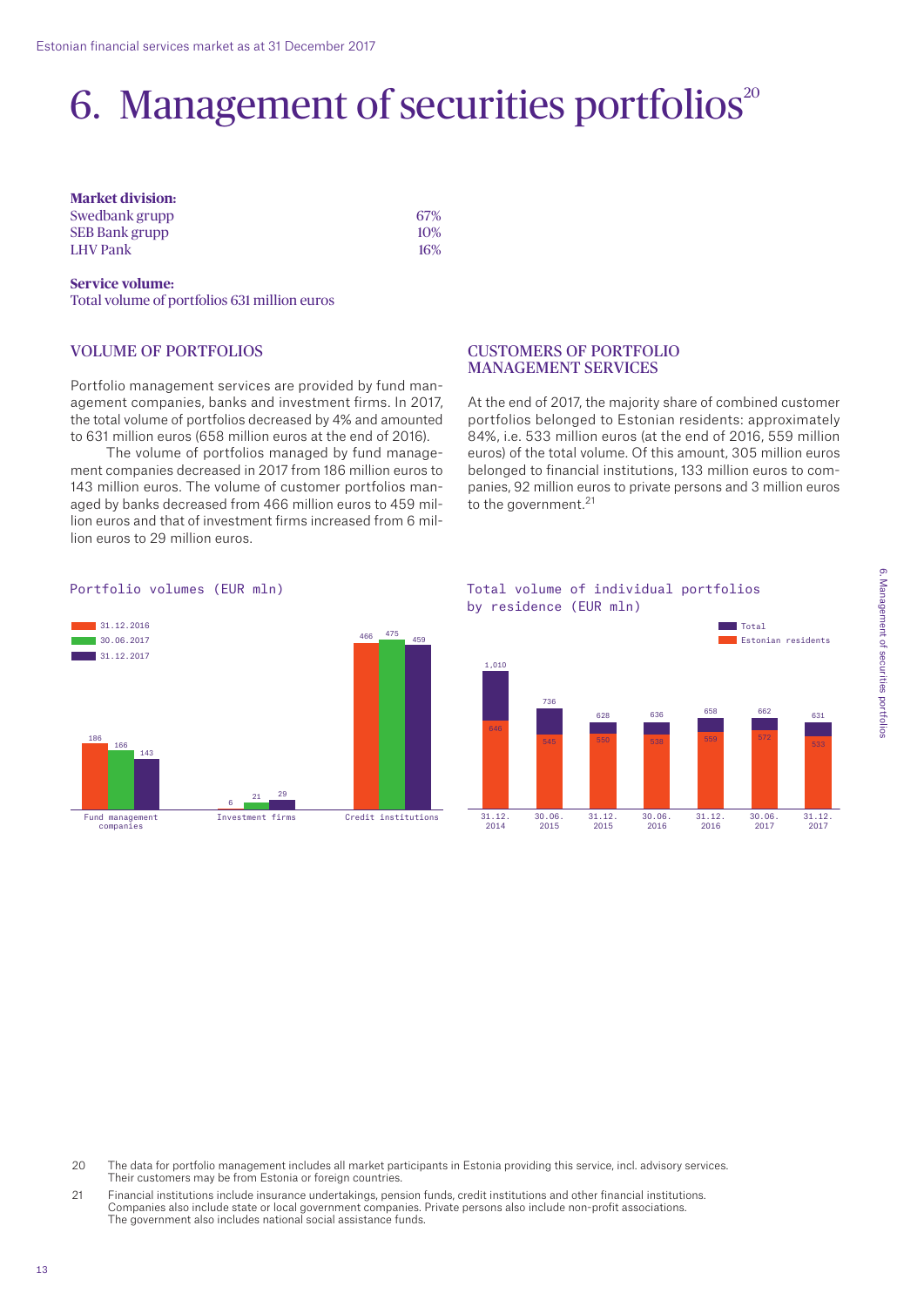#### PORTFOLIO MANAGERS

The year 2017 saw significant changes in the portfolio management market due to the exit of SEB Varahaldus and Trigon Asset Management from portfolio management services. SEB Varahaldus exited the business of institutional portfolio management, while Trigon Asset Management stopped offering the services of securities portfolio management completely.

At the end of 2017, the largest market share in portfolio management – 67% – belonged to the companies under Swedbank Group. The market share of the companies under

#### Market division of portfolio management by service providers at the end of 2017 (end of 2016 in brackets)



Market division of portfolio management by credit institutions at the end of 2017 (end of 2016 in brackets)



SEB Pank Grupp and LHV Pank was 10%. As regards fund management companies, the largest market share by managed portfolio volume belonged to Swedbank Investeerimisfondid (85%), followed by Kawe Kapital (11%) and Avaron Asset Management (3%).

The largest portfolio among banks is managed by Swedbank, which held 66% of the market at the end of the year. Swedbank was followed by LHV Pank (14%), SEB Pank (13%) and Luminor Bank (7%).

#### Market division of portfolio management by fund management companies at the end of 2017 (end of 2016 in brackets)

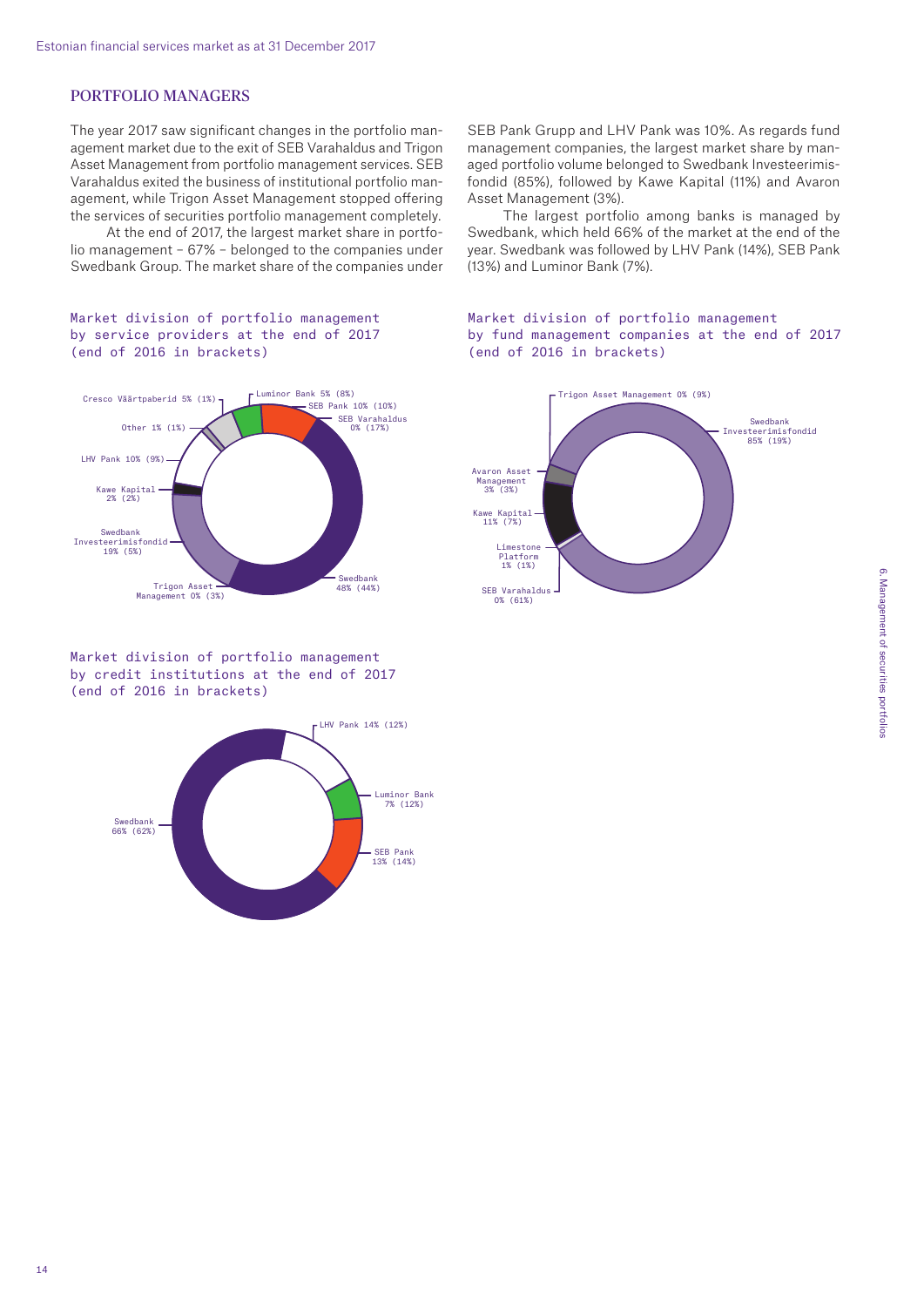

| <b>Market division:</b>                 |            |
|-----------------------------------------|------------|
| Swedbank Life Insurance SE              | 41%        |
| SEB Elu- ja Pensionikindlustus          | 25%        |
| Compensa Life Vienna Insurance Group SE | <b>21%</b> |

#### **Service volume:**

14

Capital insurance

13

■ 2016 2017

In 2017, the collected insurance premiums amounted to 91 million euros

#### INSURANCE PREMIUMS

In 2017, life insurance undertakings in Estonia collected 91 million euros in insurance premiums. $23$  In the year before, the amount of collected insurance premiums was 86 million euros, which means that the volume of insurance premiums has increased by 6.5% year-on-year.

#### Insurance premiums by type of life insurance (EUR mln)

23

22

34

Unit-linked Annuity  $1.46$ insurance

29



Based on insurance premiums, the three largest life insurance undertakings – Swedbank Life Insurance SE, SEB Eluja Pensionikindlustus, and Compensa Life Vienna Insurance Group SE – collected 87% of all insurance premiums in 2017 (unchanged from 2016).





The growth in insurance premiums was mainly due to unitlinked life insurance premiums, the volume of which increased from 29 million euros to 34 million euros over the year. The volume of whole life insurance premiums also increased from 14 million euros to 17 million euros. However, the volume of annuity premiums dropped from 23 million euros to 22 million euros. The volume of capital insurance premiums decreased from 14 million euros to 13 million euros.

14

Whole life whoie iin<br>insurance

17

5

insurances

Birth and Supplementary

6

0

sinum an.<br><mark>marriag</mark>e marria<br>insuran

The product with the largest volume is still unit-linked life insurance, accounting for 37% of all life insurance products in 2017 (34% in 2016). This was followed by annuity, whose share was 24% at the end of 2017 (26% the year before). Whole life insurance with a share of 18% has risen to third place (17% the year before). Capital insurance accounted for 14% of all life insurance products (17% the year before).

In 2017, growth was largest in the volume of insurance premiums collected by Swedbank Life Insurance SE, leading to an increase in its market share from 39% to 41%. The increase in the volume of insurance premiums was mainly driven by unitlinked life insurance premiums. The market share of SEB Eluja Pensionikindlustus remained at 25%, while that of Compensa Life Vienna Insurance Group SE decreased from 23% to 21%.

23 The data does not include insurance premiums collected outside of Estonia.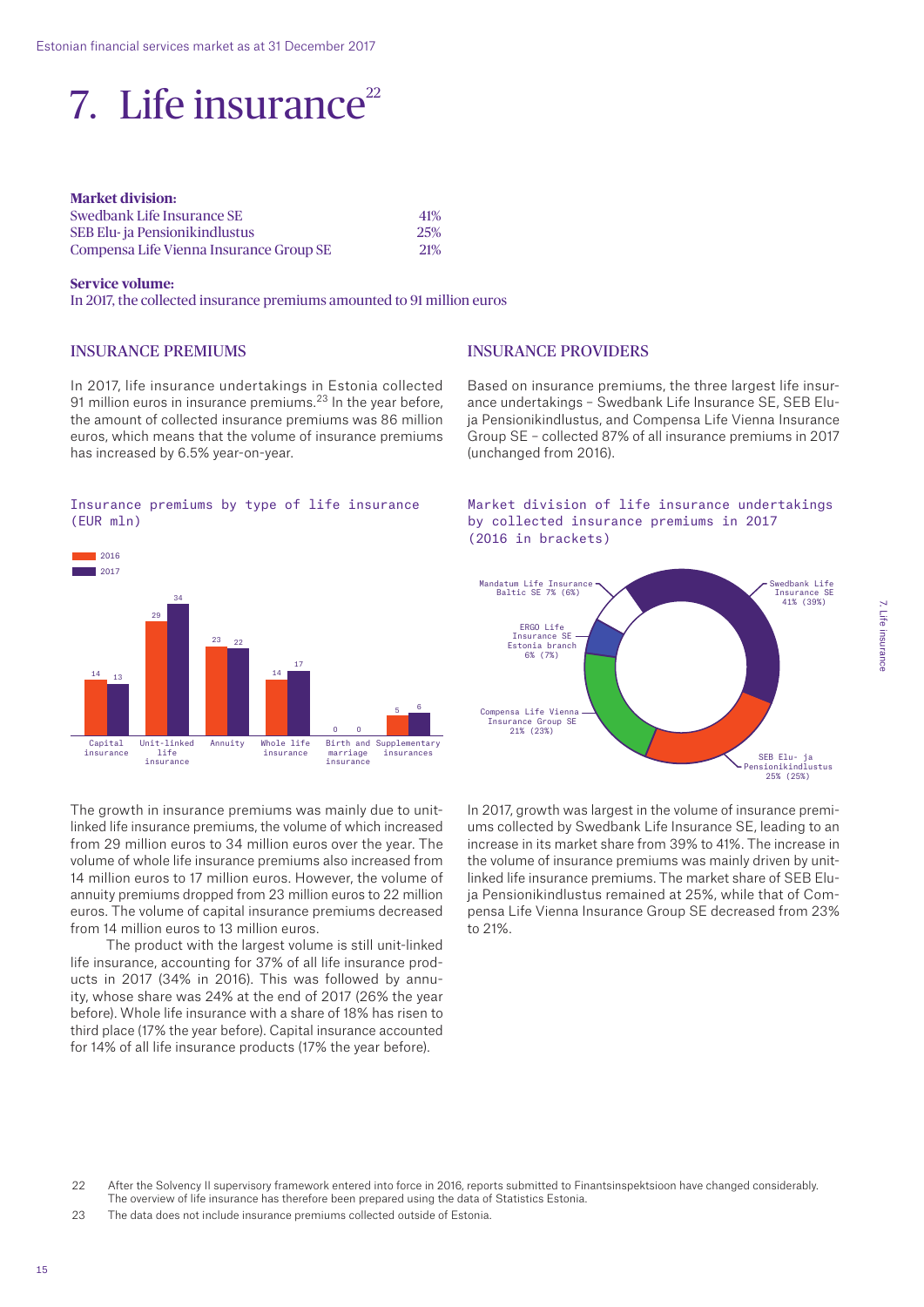The volume of capital insurance premiums has decreased in all life insurance undertakings over the year. However, the market shares of insurance undertakings have not changed considerably. The largest capital insurance service provider in Estonia as at the end of 2017 was SEB Elu- ja Pensionikindlustus with a market share of 49%.

For the first time over the last three years, the amount of collected unit-linked insurance premiums increased in all life insurance undertakings. As the growth in the volume of insurance premiums differed across undertakings, it led to changes in the market division. The largest growth of premiums was recorded for Mandatum Life Insurance Baltic SE and Compensa Life Vienna Insurance Group SE, leading

#### Market division of capital insurance at the end of 2017 (end of 2016 in brackets)



Market division of annuity at the end of 2017 (end of 2016 in brackets)



to an increase in their market shares from 13% to 15% and from 7% to 9%, respectively. Swedbank Life Insurance SE continues to be the market leader although its market share decreased from 61% to 59%.

In 2017, SEB Elu- ja Pensionikindlustus collected significantly more annuity premiums, which led to an increase in its market share from 16% to 23%. The market share of Compensa Life Vienna Insurance Group SE decreased from 72% to 68%.

The market shares of whole life insurance providers have changed only slightly. The largest part of the market is covered by Swedbank Life Insurance SE with 64%, followed by SEB Elu- ja Pensionikindlustus with 26%.

#### Market division of unit-linked life insurance at the end of 2017 (end of 2016 in brackets)



Market division of whole life insurance at the end of 2017 (end of 2016 in brackets)

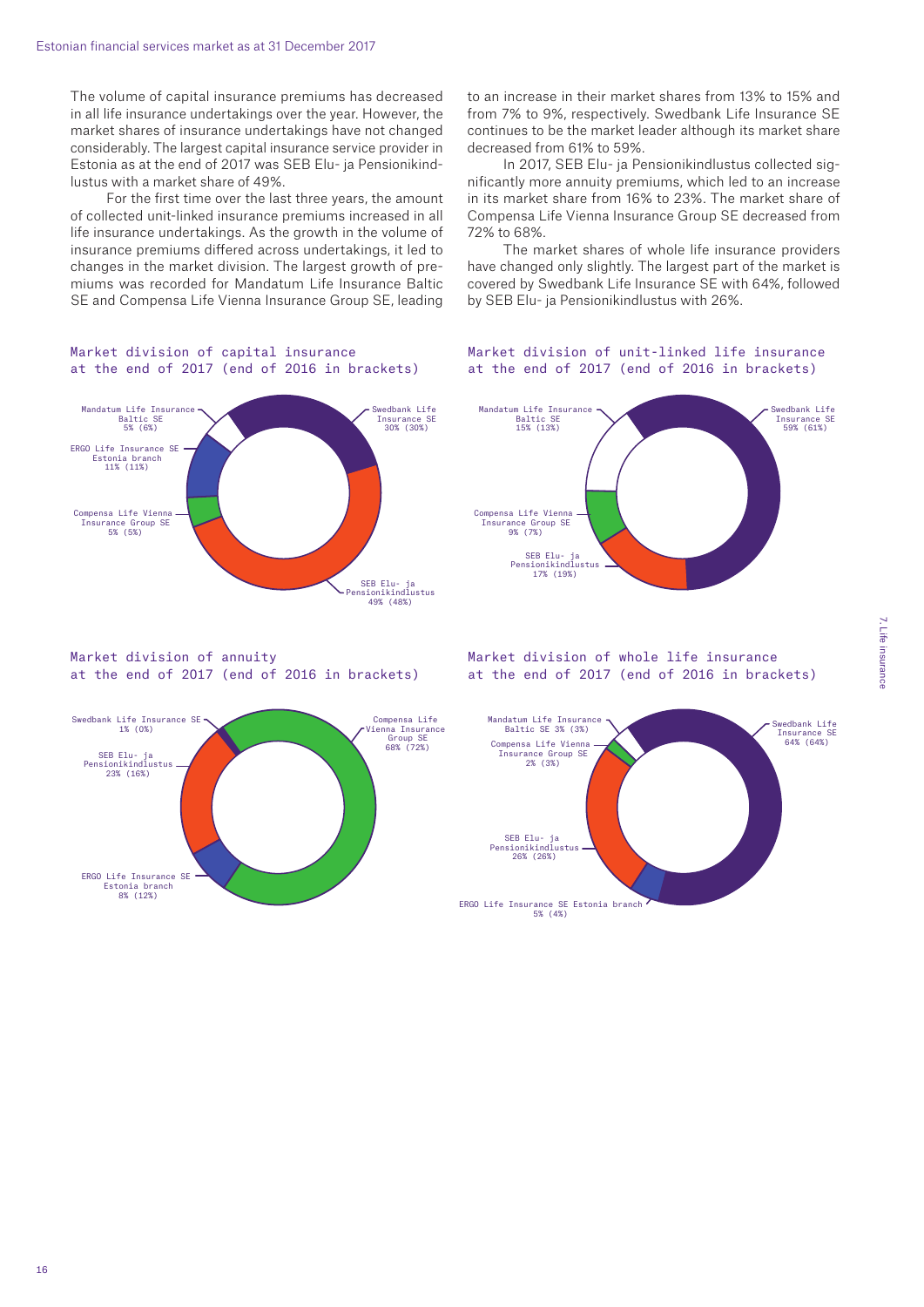# 7.1. Life insurance brokers

| <b>Market division:</b>         |     |
|---------------------------------|-----|
| KindlustusEst Kindlustusmaakler | 62% |
| <b>IIZI Kindlustusmaakler</b>   | 15% |
| UADBB Aon Baltic Estonia branch | 10% |

**Customers:** 689 brokered contracts

**Service volume:** In 2017, brokered insurance premiums amounted to 478,000 euros

#### BROKERED INSURANCE PREMIUMS

According to the data received by Finantsinspektsioon, insurance brokers registered in Estonia brokered insurance premiums in life insurance for a total amount of 478,000 euros in 2017. The volume of brokered insurance premiums increased by 4% over the year. The increase was mainly driven by accident and sickness insurance (annual growth 25%). At the same time, the number of brokered insurance contracts has decreased from 810 to 689 over the year.

#### INSURANCE BROKERS

In 2017, there were ten insurance brokers intermediating life insurance contracts. The largest market share (62%) was still held by KindlustusEst Kindlustusmaakler, followed by IIZI Kindlustusmaakler (15%) and UADBB Aon Baltic Estonia branch (10%).

Insurance premiums intermediated by insurance brokers by type of life insurance (EUR thousands)



Insurance brokers mainly intermediated accident and sickness insurance contracts and other life insurance contracts in the amount of 259,000 and 219,000 euros, respectively. The most popular type of other life insurance contracts was still unit-linked life insurance. Premiums of unit-linked life insurance contracts and annuity were not brokered at all in 2017.

Estonian life insurance brokers largely intermediate insurance contracts for insurance providers in the countries of the European Economic Area. In 2017, the latter accounted for 71% of insurance premiums (66% in 2016) and 63% of the number of contracts (47% in 2016).



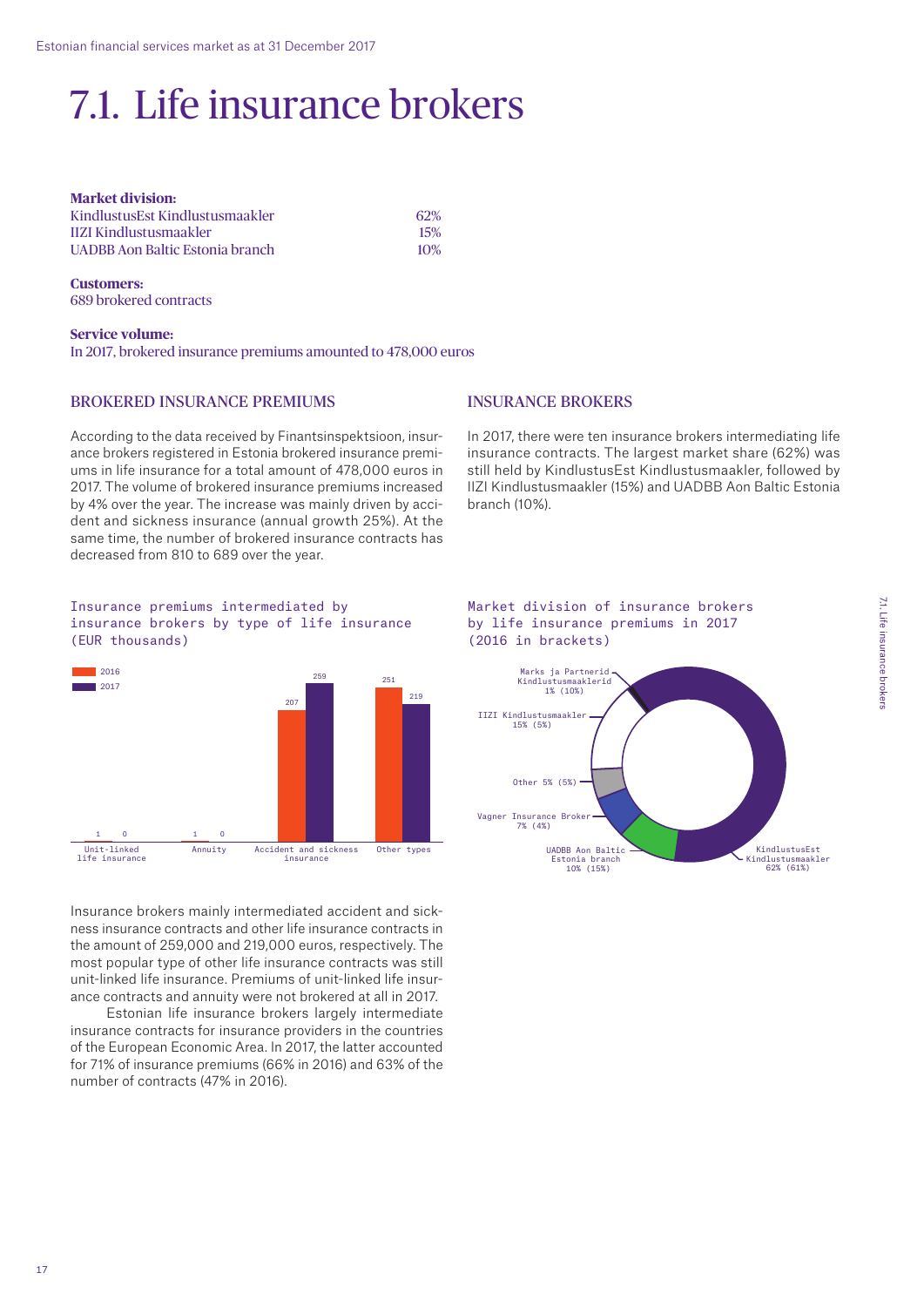### 8. Non-life insurance $^{24}$

| <b>Market division:</b>             |     |
|-------------------------------------|-----|
| IF P&C Insurance                    | 21% |
| <b>ERGO Insurance SE</b>            | 17% |
| Swedbank P&C Insurance              | 16% |
| "Lietuvos draudimas" Estonia branch | 16% |

#### **Customers:**  no information available

#### **Service volume:**

In 2017, the collected insurance premiums amounted to 336 million euros

#### INSURANCE PREMIUMS

In 2017, non-life insurance undertakings and the branches of foreign non-life insurance undertakings operating in Estonia received in total 336 million euros in insurance premiums (302 million euros the year before). The branches of foreign insurance undertakings in Estonia received 89 million euros, or 27% of these premiums (76 million euros, or 25% the year before). Of the premiums collected by non-life insurance undertakings, 134 million euros, or 40% were collected via insurance brokers (115 million euros, or 38% the year before).

The volume of insurance premiums of all types of non-life insurance has increased over the year. The biggest growth (14 million euros) was recorded for motor third party liability insurance. The volume of land vehicle insurance has increased by 8 million euros and the volume of property insurance payments by 6 million euros.

Land vehicle insurance, i.e. optional motor vehicle insurance, is still the largest type of insurance with insurance premiums amounting to 110 million euros in 2017. This was followed by motor third party liability insurance and property insurance with the volumes of premiums amounting to 93 million euros and 86 million euros, respectively.

In the first half of 2017, 181 million euros were paid out as indemnities (4 million euros more than the year before). The amount of indemnities paid out increased the most – from 52 million euros to 54 million euros – in motor third party liability insurance. The largest amount of indemnities (69 million euros), however, was paid out in land vehicle insurance.



### Insurance premiums by type of non-life insurance (EUR mln)

Indemnities paid out by type of non-life insurance (EUR mln)



24 The data for non-life insurance only includes contracts entered into in Estonia and does not include insurance contracts entered into by foreign branches of Estonian insurance undertakings. After the Solvency II supervisory framework entered into force in 2016, reports submitted to Finantsinspektsioon have changed considerably. The overview of non-life insurance has therefore been prepared using Statistics Estonia data.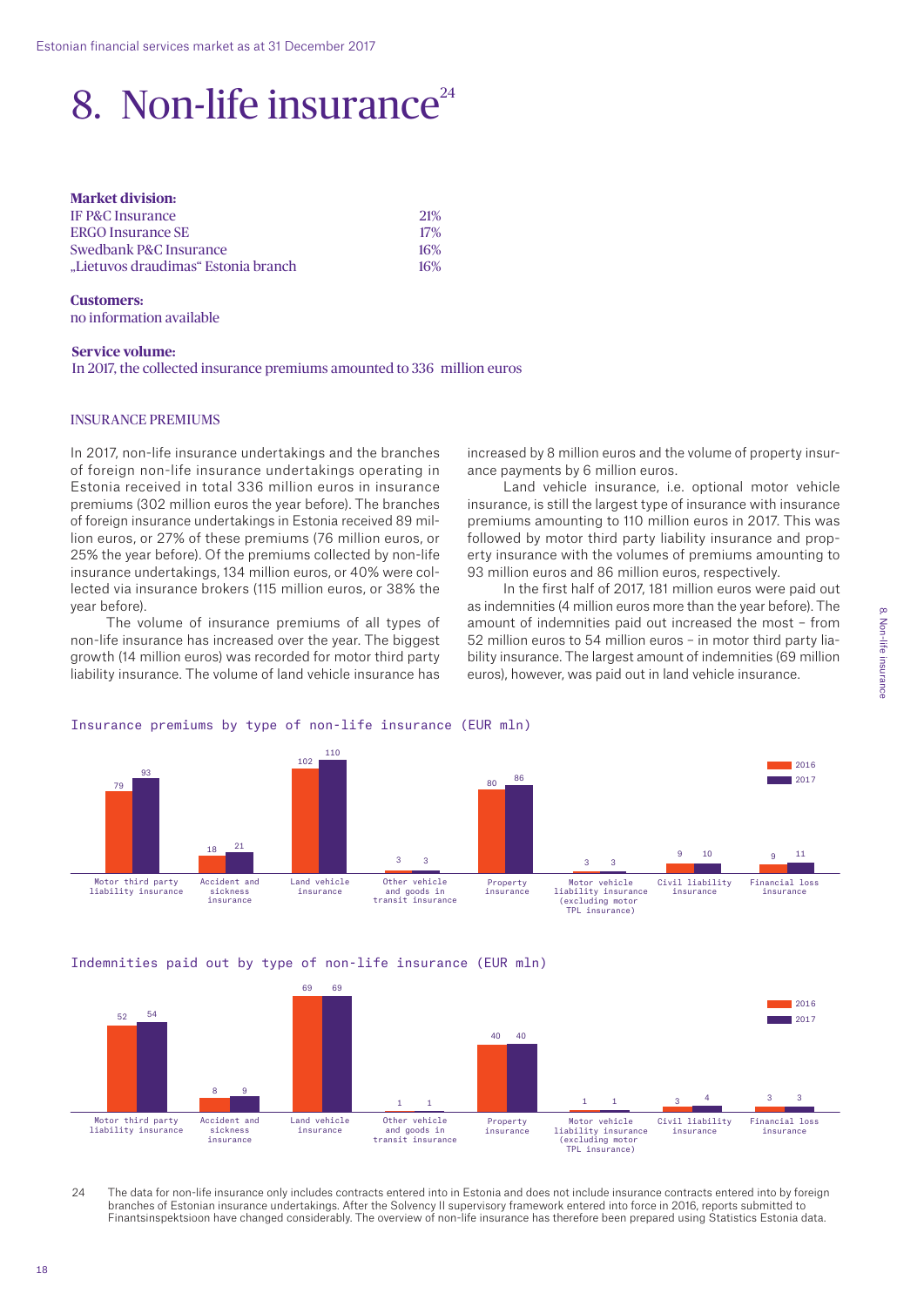#### INSURANCE PROVIDERS

In 2017, the volume of insurance premiums increased the most in Lietuvos draudimas Estonia branch, which was reflected in an increase of its market share from 14% to 16%.

At the same time, the market share of If P&C Insurance decreased from 23% to 21%. Based on collected insurance premiums, If P&C Insurance is still the market leader among non-life insurance undertakings.

In 2017, the market share of If P&C Insurance decreased both in motor third party liability insurance and land vehicle insurance. At the same time, the market share of Lietuvos draudimas Estonia branch has increased in these types of insurance. ERGO Insurance SE has become the market leader in motor third party liability insurance with 23%, followed by If P&C Insurance with 19%. If P&C Insurance still holds the largest market share in land vehicle and property insurance, with 20% and 28% of the entire market, respectively.

#### Market division of motor third party liability insurance at the end of 2017 (end of 2016 in brackets)



#### Market division of property insurance at the end of 2017 (end of 2016 in brackets)



#### Market division of non-life insurance undertakings by insurance premiums collected in 2017 (2016 in brackets)



#### Market division of land vehicle insurance at the end of 2017 (end of 2016 in brackets)

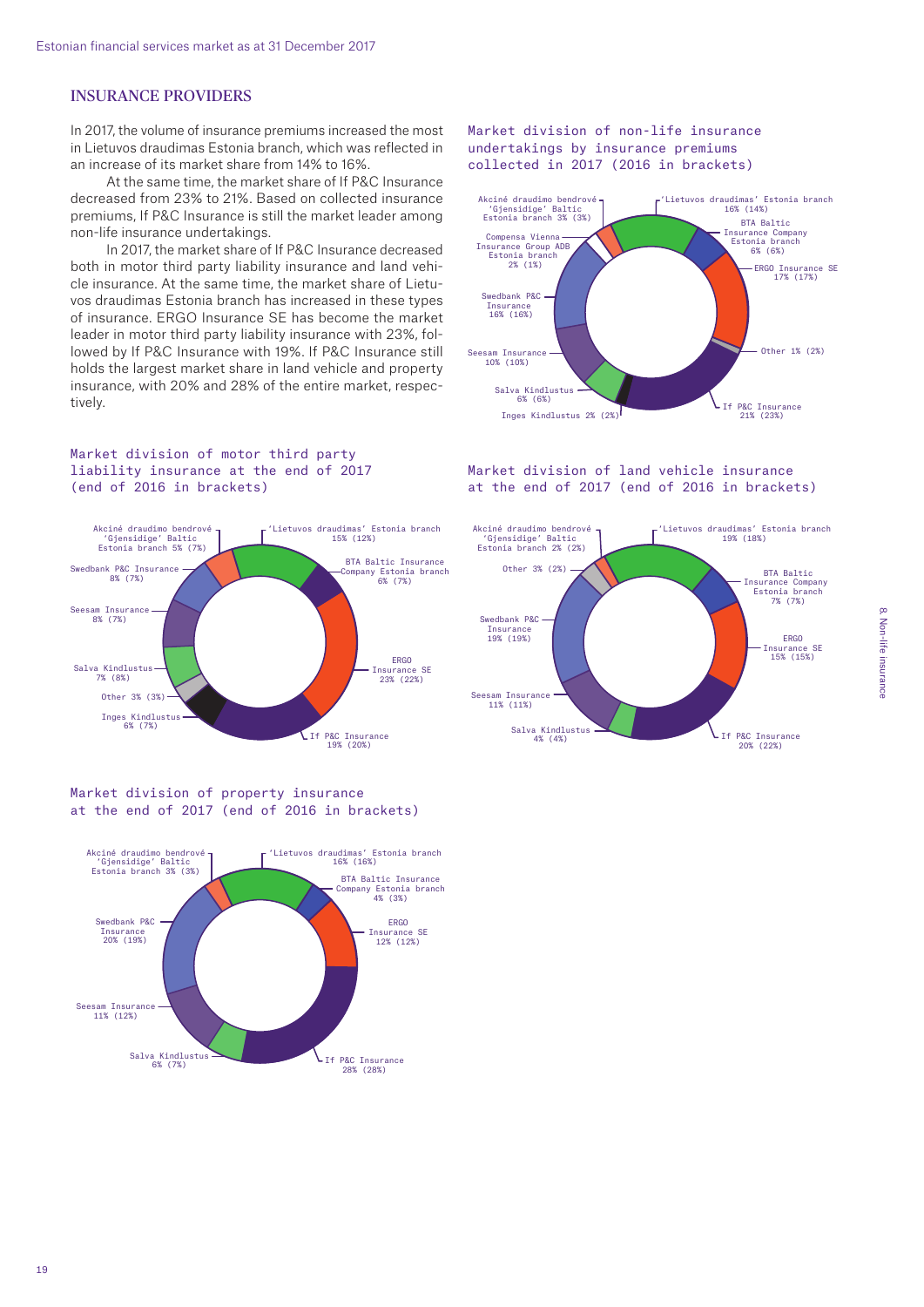### 8.1. Non-life insurance brokers

| <b>Market division:</b>         |     |
|---------------------------------|-----|
| IIZI Kindlustusmaakler          | 31% |
| Marsh Kindlustusmaakler         | 14% |
| KindlustusEST Kindlustusmaakler | 7%  |

**Customers:**  826,955 brokered contracts

#### **Service volume:** In 2017, brokered insurance premiums amounted to 170 million euros

#### BROKERED INSURANCE PREMIUMS

According to data received by Finantsinspektsioon, in 2017, the amount of non-life insurance contracts intermediated by insurance brokers registered in Estonia totalled 170 million euros,<sup>25</sup> which is 22 million more than in the previous year.

The premiums received by non-life insurance undertakings show that based on the volume of insurance premiums intermediated by brokers, the largest type of insurance was land vehicle insurance, where the amount of brokered insurance premiums was 50 million euros. This was followed by motor third party liability insurance (46 million euros) and property insurance (33 million euros).

Estonian insurance brokers intermediate contracts of both Estonian and foreign insurance undertakings. Of all brokered insurance premiums in 2017, 134 million euros, or 79% of all brokered premiums, were contracts intermediated by Estonian insurance undertakings, and

36 million, or 21%, were contracts intermediated by foreign insurance undertakings. The biggest share of contracts of foreign insurance undertakings is in other vehicle and goods in transit insurance (15 million euros), followed by financial loss insurance (9 million euros) and property insurance (6 million euros).

In 2017, 40% of the non-life insurance premiums collected by Estonian insurance undertakings were intermediated via brokers. Brokers intermediate a significant part of insurance premiums of Estonian insurance undertakings for most types of non-life insurance, but primarily those which are related to vehicles. In 2017, 56% of insurance premiums for other vehicles (air and water crafts) and goods in transit were intermediated by brokers. In motor third party liability insurance, the share of brokers was 49%, and in land vehicle insurance 45%.

#### Insurance premiums collected via insurance brokers by type of non-life insurance (EUR mln)







25 In addition to contracts of insurance undertakings, brokers also intermediated contracts of foreign reinsurance undertakings, which are not covered in this overview. The volume of these insurance premiums was 11.7 million euros in 2017.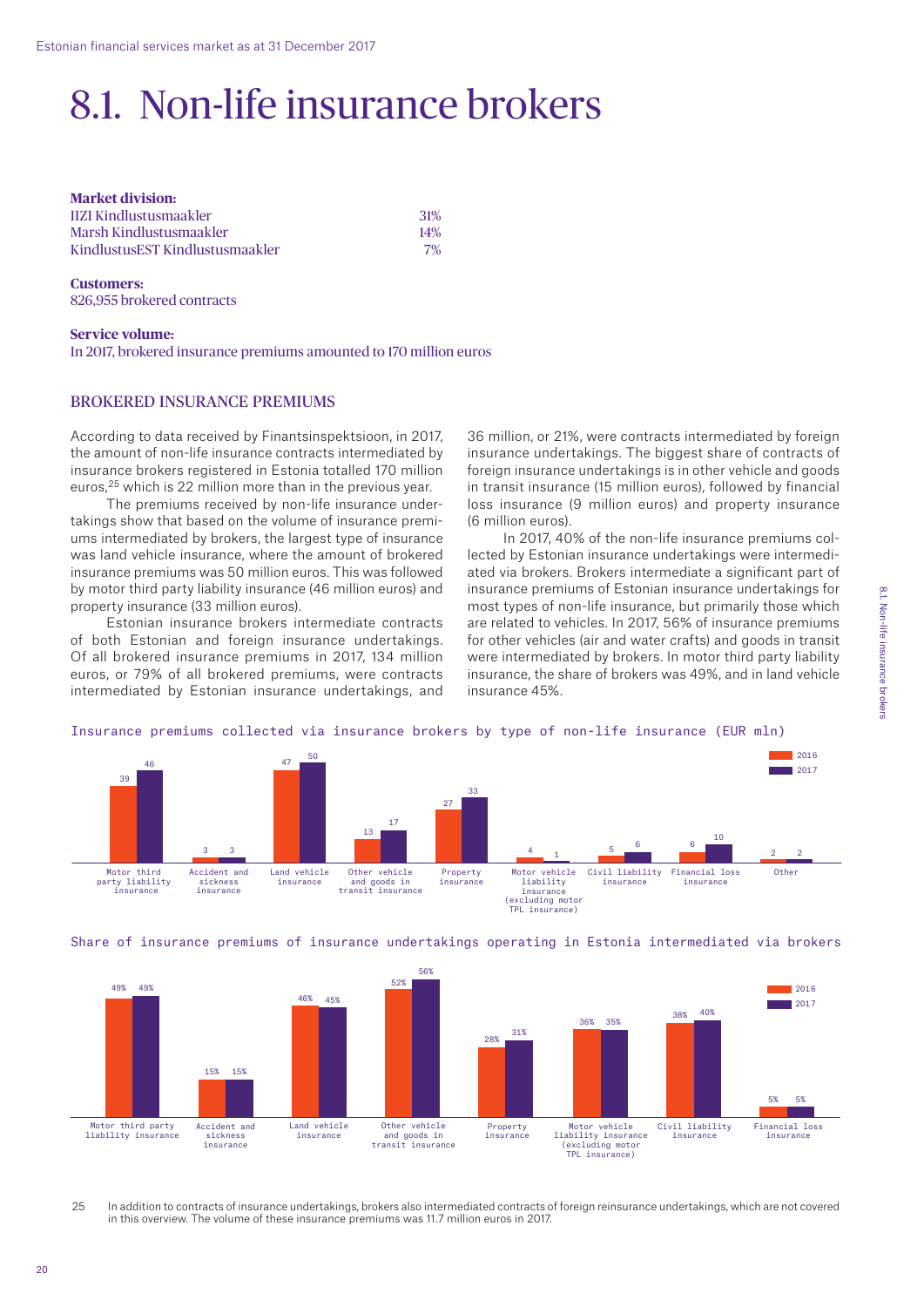#### INSURANCE BROKERS

In 2017, non-life insurance contracts were intermediated by 41 insurance brokers. The largest market share belonged to IIZI Kindlustusmaakler with 31%, followed by Marsh Kindlustusmaakler with 14% and KindlustusEst Kindlustusmaakler with 7%.

The largest market share in motor third party liability insurance at the end of the year belonged to IIZI Kindlustusmaakler (53%), followed by KindlustusEst Kindlustusmaakler (10%) and CHB Kindlustusmaakler (4%).

In land vehicle insurance, the largest market share was held by IIZI Kindlustusmaakler (40%), followed by Kindlustus-Est Kindlustusmaakler (8%) and DNB Kindlustusmaakler (7%).

In property insurance, the market leader was Marsh Kindlustusmaakler with 28%, followed by IIZI Kindlustusmaakler with 14% and UADBB Aon Baltic Estonia branch with 12%.

In travel insurance, the largest market share belonged again to IIZI Kindlustusmaakler (46%), followed by KindlustusEst Kindlustusmaakler (9%) and UADBB Aon Baltic Estonia branch (5%).

#### Market division of insurance brokers in motor third party liability insurance at the end of 2017 (end of 2016 in brackets)

UADB Ann Baltic Estonia branch 3% (3%)

Fix Kindlustusmaakler 3% (2%)

UADBB Aon Baltic Estonia branch 3% (3%)

CHB Kindlustusmaakler **3** 

IIZI Kindlustusmaakler 53% (54%)

Kindlustusmaakler —<br>10% (10%)

KindlustusEst

VAD NINGIUS LUSMAAKIER 3

Vagner Insurance Broker 3% (3%)

4% (4%)





#### Market division of insurance brokers in land vehicle insurance at the end of 2017 (end of 2016 in brackets)



#### Market division of insurance brokers in property insurance at the end of 2017 (end of 2016 in brackets)



#### Market division of insurance brokers in travel insurance at the end of 2017 (end of 2016 in brackets)

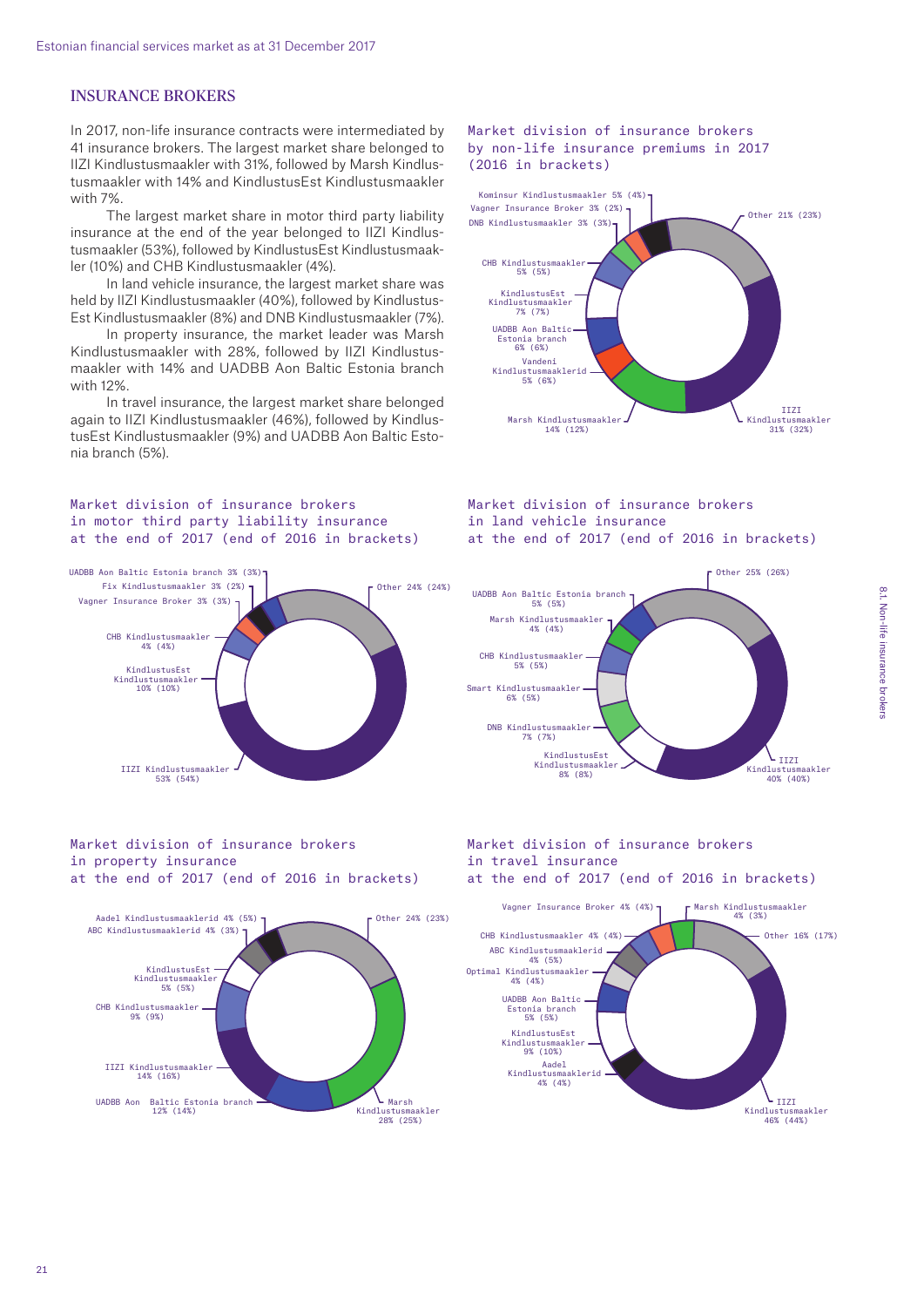In the segment of non-life insurance brokers, a major part of the market was divided between less than a half of all brokers in terms of the number of brokered contracts.

As shown in the table below, 89% of intermediated contracts had been entered into by 24% of insurance brokers, i.e. by ten brokers out of 41.

#### Market shares of largest non-life insurance brokers by number of intermediated contracts

| <b>Broker</b>                      | Market share |      |  |
|------------------------------------|--------------|------|--|
|                                    | 2017         | 2016 |  |
| IIZI Kindlustusmaakler AS          | 61%          | 61%  |  |
| KindlustusEst Kindlustusmaakler OÜ | 10%          | 10%  |  |
| Vagner Insurance Broker AS         | 3%           | 3%   |  |
| CHB Kindlustusmaakler OÜ           | 3%           | 3%   |  |
| Fix Kindlustusmaakler OÜ           | 2%           | 1%   |  |
| Aadel Kindlustusmaaklerid OÜ       | 2%           | 2%   |  |
| AS Smart Kindlustusmaakler         | 2%           | 2%   |  |
| OÜ DnB Kindlustusmaakler           | 2%           | 2%   |  |
| NB Kindlustusmaakler OÜ            | 2%           | 2%   |  |
| Optimal Kindlustusmaakler OÜ       | 2%           | 2%   |  |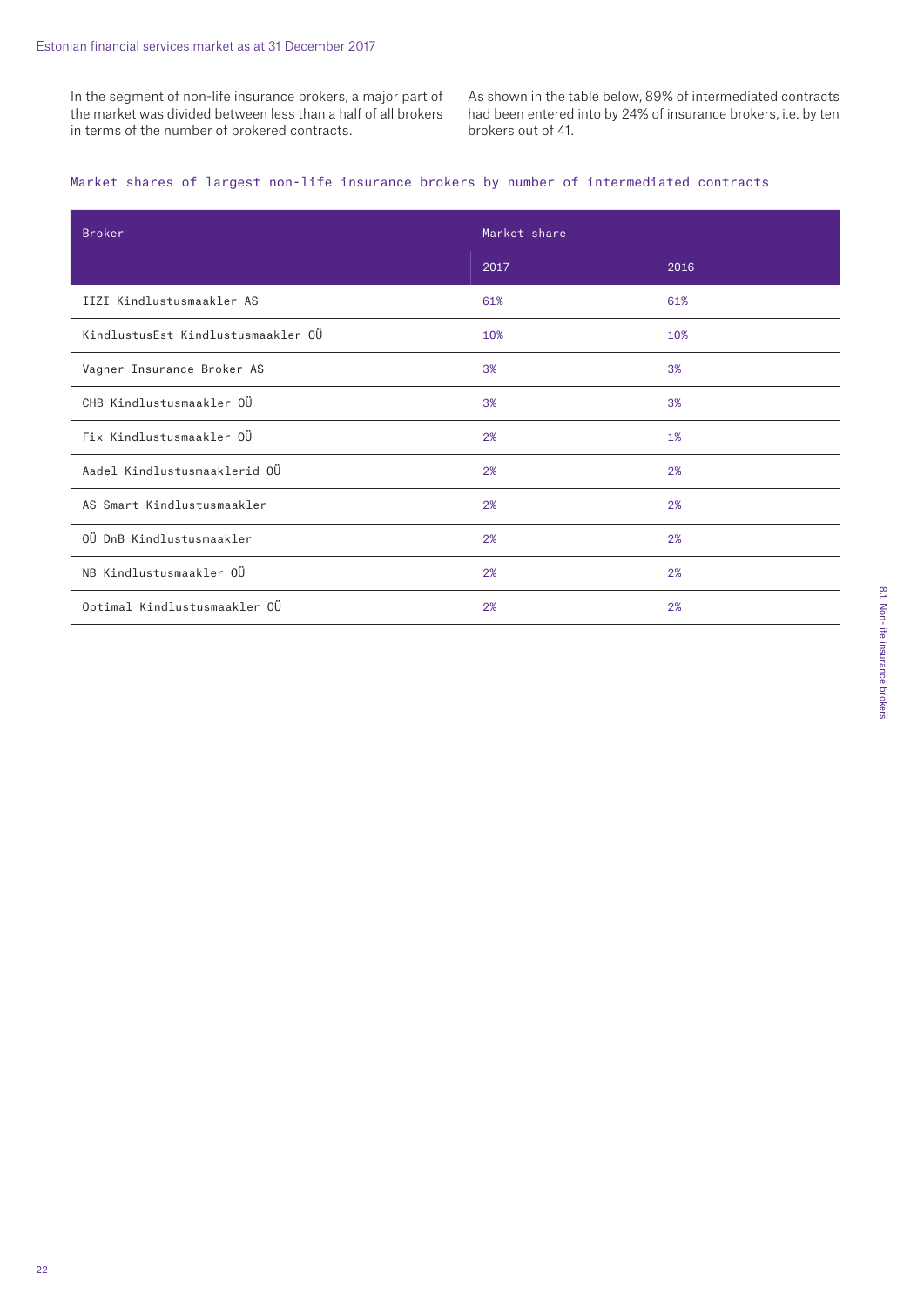### 9. Loans issued by credit institutions $26$

| <b>Market division:</b> |     |
|-------------------------|-----|
| Swedbank                | 40% |
| SEB Pank                | 25% |
| Luminor Bank            | 17% |
|                         |     |

**Private customers:**  731,065 effective contracts

#### **Service volume:** Consolidated loan portfolio volume 18.1 billion euros

#### LOAN PORTFOLIO

The balance of loans issued by credit institutions continued to grow in 2017. The balance of the Estonian loan portfolio of credit institutions increased over the year by 2%, or 360 million euros (in 2016, the balance of the loan portfolio increased by 8.9%, or 1,458 million euros). This extraordinary slowdown in growth reflects one-off adjustments in the consolidation group of some market participants. The balance of the loan portfolio reached 18.1 billion euros by the end of the year. Loans to companies<sup>27</sup> made up 39% and loans to private persons<sup>28</sup> 45% of the total portfolio. Hence, the loan growth was mostly supported by loans to private persons.

In 2017, the balance of loans to private persons increased by 536 million euros, to financial institutions by 208 million euros, and to the government by 38 million euros. However, the balance of loans issued to companies decreased by 422 million euros.

As at the end of 2017, the loans issued to private persons amounted to 8.2 billion euros and to companies to 7.1 billion euros. Loans to financial institutions<sup>29</sup> accounted for 2.3 billion euros and to the government<sup>30</sup> for 514 million euros.

As regards loans issued to private persons, the largest growth in 2017 was recorded for housing loans, the balance of which grew by 447 million euros, reaching 7.1 billion euros by the end of the year. The balance of consumer loans also increased significantly – by 74 million euros – and reached 526 million euros by the end of the year. The volume of student loans, however, decreased over the year by 17 million euros to 95 million euros.



### Balance of loans (EUR mln)



Balance of loans issued to private persons (EUR mln)







26 Loans issued by credit institutions in Estonia.

27 Also includes state or local government companies.

28 Also includes non-profit associations.

29 Also includes insurance undertakings and pension funds.

30 The government comprises the central government, local government, national social security fund and other non-budgetary funds.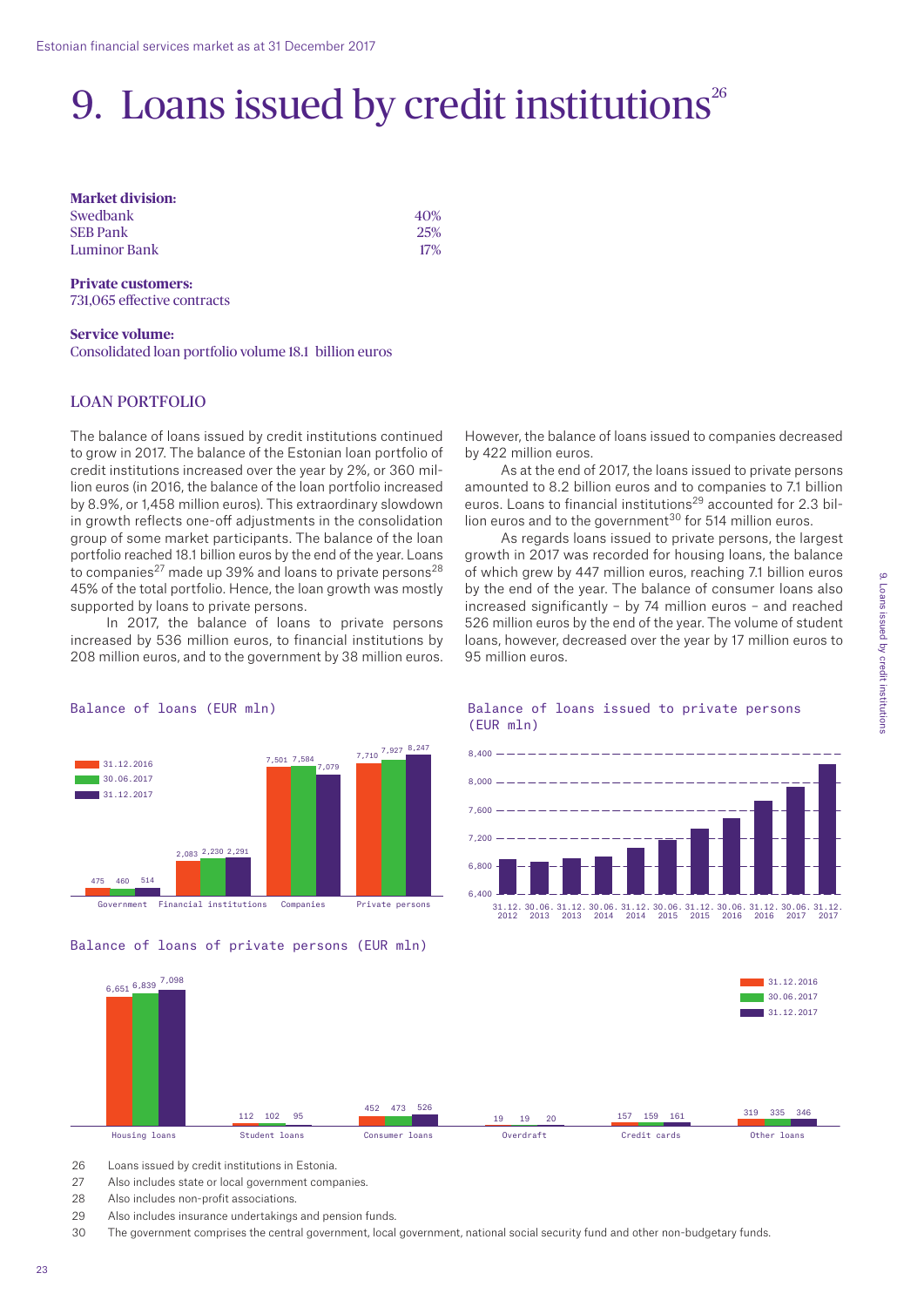#### LOANS GRANTED TO PRIVATE PERSONS

In 2017, the main contributor to the debt burden of private persons were housing loans. The average balance of housing loans increased by 1,445 euros over the year, reaching 40,528 euros. These were followed by student loans (average 2,180 euros) and consumer loans (average 2,169 euros).

The reason for the large average balance (14,334 euros) of other loans<sup>31</sup> is the fact that these loans are also taken for financing business operations.

The number of loan contracts entered into with private persons has increased by more than 25,000 over the year. The largest increase was recorded for consumer loans, where the number of contracts grew by more than 37,000 (in total 242,631 contracts). The number of housing loan contracts entered into with private persons reached an all-time high at the end of 2017, to 175,149 (170,175 at the end of 2016). The number of student loan contracts was 43,742 (51,249 at the end of 2016), overdraft contracts 60,005 (66,652 at the end of 2016), credit card contracts 185,407 (190,110 at the end of 2016) and other loan contracts 24,131 (22,657 at the end of 2016).

### MARKET DIVISION OF BANK LOANS

In 2017, the Estonian loan market was mainly divided between three large credit institutions, which together held 82% of the loan market. The largest market share, or 42%, of the total loan portfolio belonged to Swedbank, followed by SEB Pank (25%) and Luminor Bank (17%). Danske Bank Estonia branch held 8% of the market.

The remaining 18% of the market was divided between 11 banks, with the largest market share (4%) belonging to LHV Pank.

The average balance of loans of private persons (EUR)

|                | 31.12.2016 | 30.06.2017 | 31.12.2017 |
|----------------|------------|------------|------------|
| Housing loans  | 39,083     | 39,498     | 40,528     |
| Student loans  | 2,192      | 2,203      | 2,180      |
| Consumer loans | 2,203      | 2,210      | 2,169      |
| Overdraft      | 288        | 280        | 336        |
| Credit cards   | 828        | 839        | 866        |
| Other loans    | 14,083     | 14,139     | 14,334     |





SEB Pank 25% (23%)

<sup>31</sup> Private persons and non-profit associations take other loans for various reasons, including for purchasing securities and starting or expanding their business activities.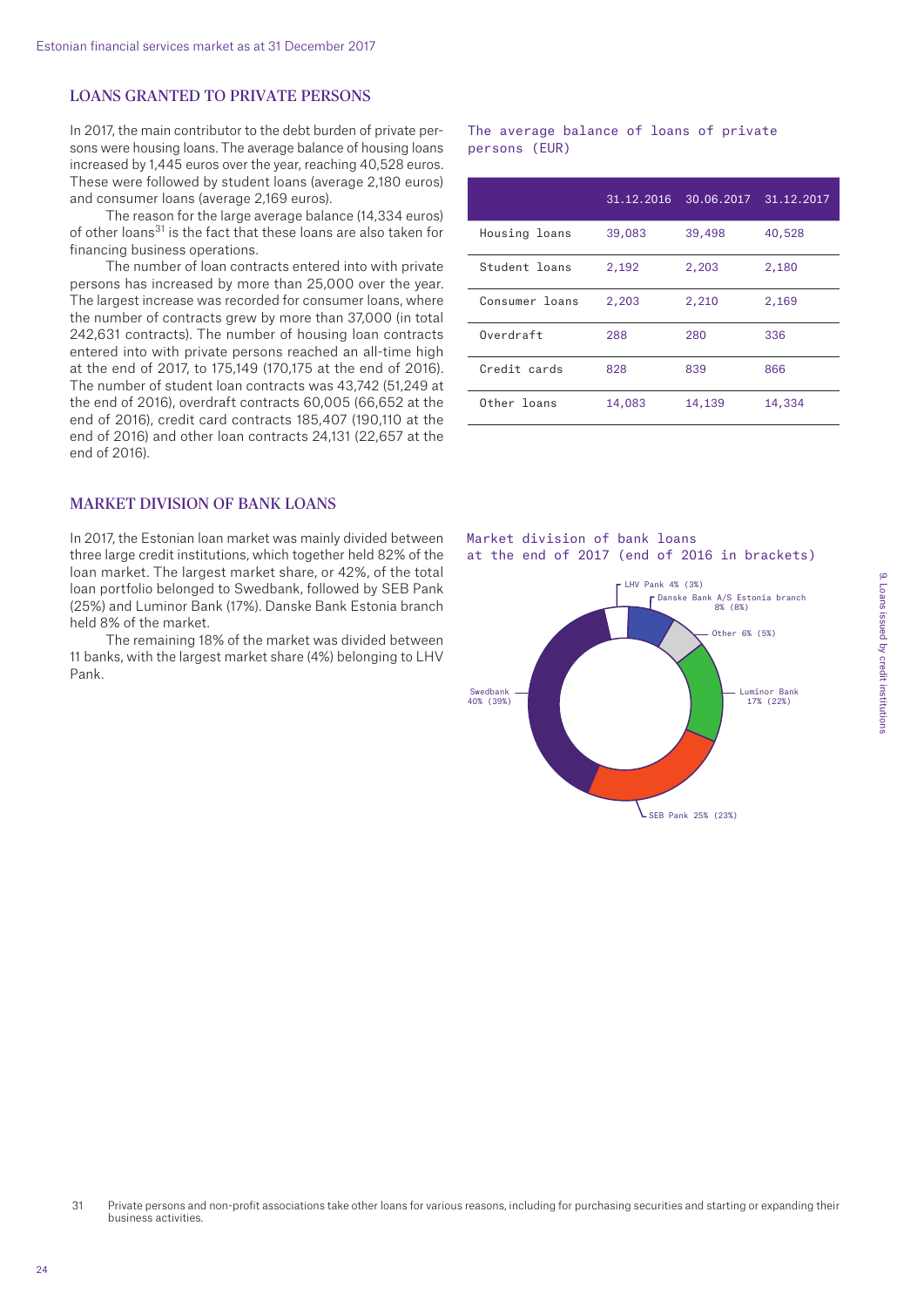In 2017, the largest volume of loans to the government was granted by Danske Bank A/S Estonia branch, whose market share has increased from 34% to 37% over the year. It was followed by Swedbank with 27% and SEB Pank with 18%.

The largest part of the loans to financial institutions, however, has been granted by Luminor Bank (32%), followed by Swedbank (29%) and SEB Pank (26%).

There have also been some changes in the segment of corporate loans. Swedbank, which has the largest market share, has increased it even more – from 34% to 38%. The market share of SEB Pank has also grown, from 21% to 24%, whereas that of the newly established Luminor Bank has decreased from 25% to 15%.

The largest part of the balance of private person loans is still concentrated in Swedbank (46%) and SEB Pank (27%). The market share of Luminor Bank was 15% at the end of the year.

#### Market division of corporate loans at the end of 2017 (end of 2016 in brackets)



Market division of private person loans at the end of 2017 (end of 2016 in brackets)



#### Market division of government loans at the end of 2017 (end of 2016 in brackets)



Market division of loans to financial institutions at the end of 2017 (end of 2016 in brackets)

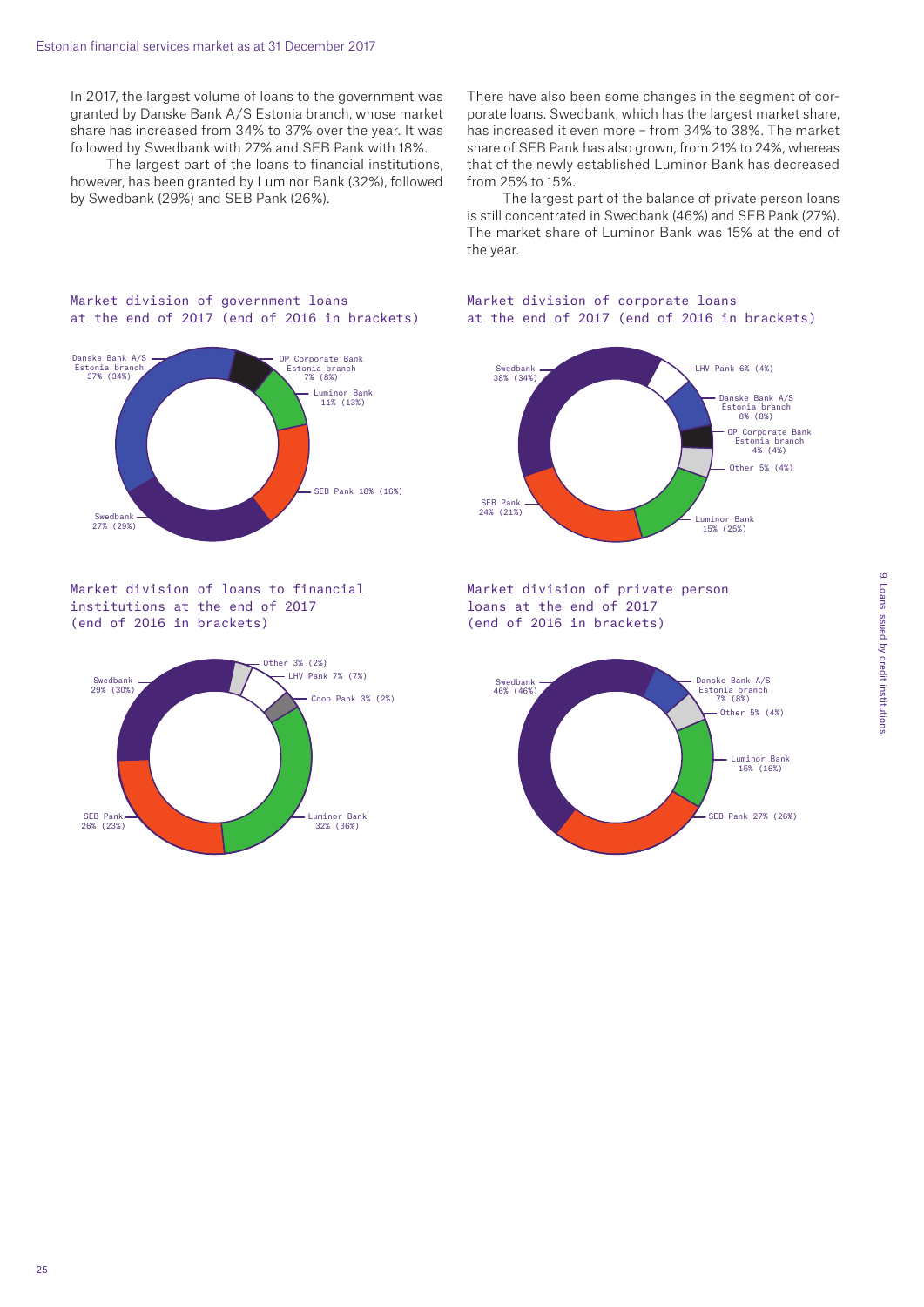The largest part of loans issued to private persons are housing loans, which at the end of 2017 made up 86% of the total loan balance.

Among loans related to everyday expenses (consumer loans, credit card limits, overdraft), the share of consumer loans continued to increase, reaching from 72% to 74%. By the end of 2017, the amount of loans issued for everyday consumption totalled 0.7 billion euros. The market of loans to private persons is highly concentrated: at the end of 2017, approximately one half of the market belonged to Swedbank

#### Distribution of private person loans at the end of 2017 (end of 2016 in brackets)



#### Market division of private person housing loans at the end of 2017 (end of 2016 in brackets)



Market division of private person credit cards at the end of 2017 (end of 2016 in brackets)



and the remainder was mainly divided between SEB Pank and Luminor Bank.

As regards consumer loans, the market share of Inbank increased significantly in 2017 – from 10% to 15%. Based on the balance of consumer loans, Inbank's market share ranked second after Swedbank, whose market share is 61%. They were followed by SEB Pank with 11%. The TF Bank Estonia branch entered the consumer loans market and actively increased its market share to 7% by the end of the year.

#### Distribution of loans related to everyday consumption at the end of 2017 (end of 2016 in brackets)



Market division of private person consumer loans at the end of 2017 (end of 2016 in brackets)



Market division of other private person loans at the end of 2017 (end of 2016 in brackets)

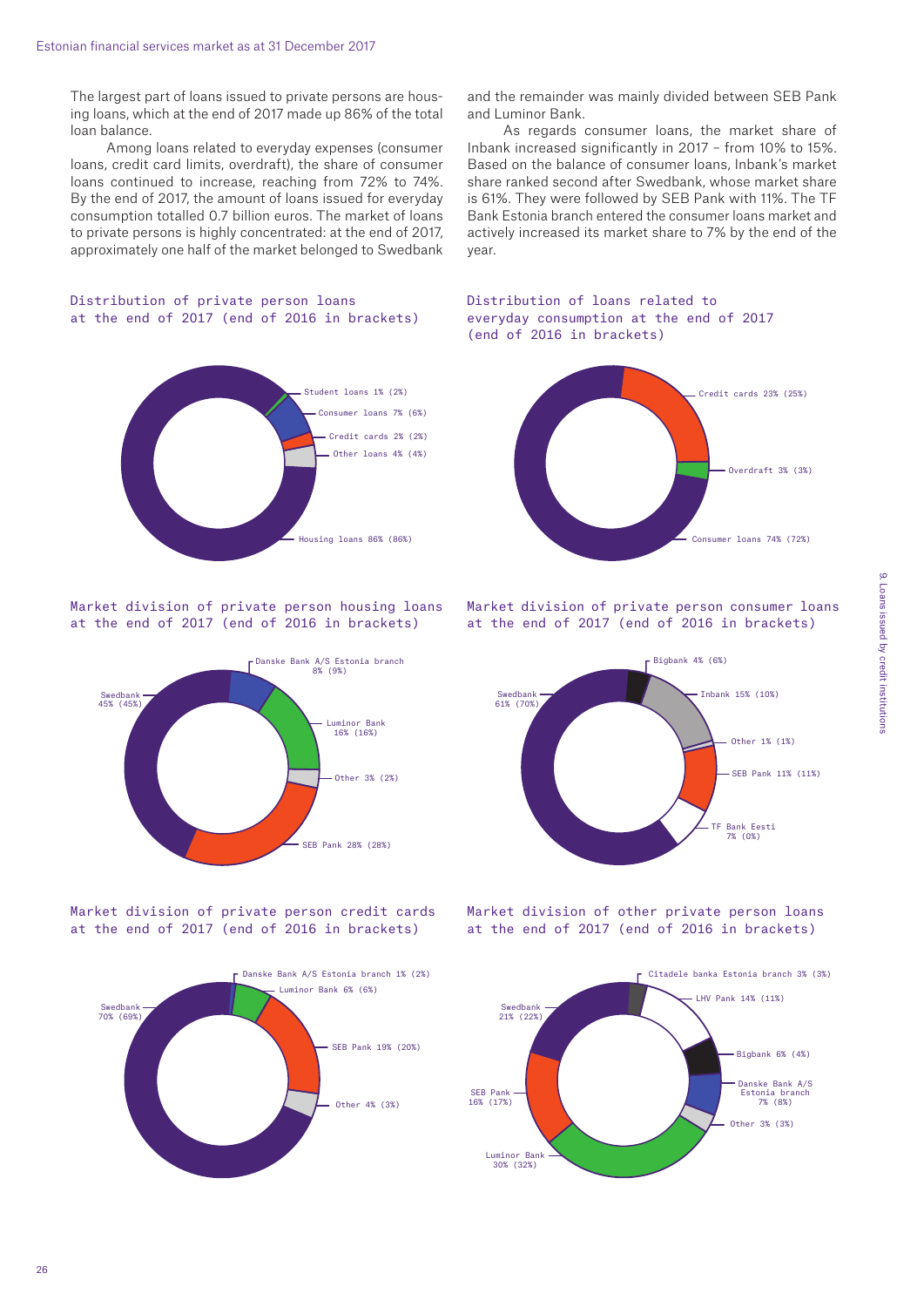### 10. Loans issued by creditors

| <b>Market division:</b>                          |            |
|--------------------------------------------------|------------|
| <b>Swedbank Liising</b>                          | 24%        |
| <b>Luminor Liising AS</b>                        |            |
| (former business name AS Nordea Finance Estonia) | 21%        |
| <b>SEB Liising</b>                               | <b>20%</b> |
|                                                  |            |

#### **Private customers:**

497,182 effective contracts

#### **Service volume:**

Consolidated loan portfolio volume 867 million euros

As at the end of 2017, there were 53 companies which held a creditor authorisation. In addition, there were 12 creditors related to banks and seven credit intermediaries on the market.

The balance of the loan portfolio of creditors holding an authorisation or operating on the basis of exemption increased by 17% in 2017, reaching 867 million euros by the end of the year (741 million euros at the end of 2016). The biggest share of it, i.e. 79%, had been issued by companies related to banks. The remaining 21% of the market was covered by creditors not related to banks. Among them, the largest market shares belonged to IPF Digital Estonia and Koduliising, both holding 3%.

Operating mostly as leasing companies, creditors related to banks differ from other creditors by the structure of their loan portfolios and credit conditions.

The average value of a loan contract varies to a great extent by the type of credit contract. As at the end of 2017, the largest average loan balance was recorded for residential real estate loans, standing at 23,340 euros for creditors related to banks and 12,781 euros for other creditors. The average balance of a vehicle lease contract was 9,497 euros for creditors related to banks and 2,781 euros for other creditors. The average balance of contracts of other monetary credit related to everyday settlements and instalment purchase of assets was 758 euros and 751 euros, respectively, for creditors related to banks, and 677 euros and 352 euros, respectively, for other creditors.

The average annual percentage rate of charge for consumer loans differed significantly between creditors related to banks and other creditors. At the end of last year,

#### Average balance of loan contracts at the end of 2017 (EUR)



Market division of all creditors by the balance of loan portfolio at the end of 2017 (end of 2016 in brackets)



the average annual percentage rate of charge for consumer loans (including leasing, other monetary credit and instalment purchase) was 10% for creditors related to banks but 44% for other creditors. Banks' average annual percentage rate of charge for consumer loans was 19%. In the second half of the year, the basis of operation of Coop Finants changed and it was moved from the category of other credit institutions to that of creditors operating on the basis of exemption. This was reflected in a change in the credit institution's average annual percentage rate of charge for consumer loans in the second half of 2017.

#### Annual percentage rate of charge for consumer loans

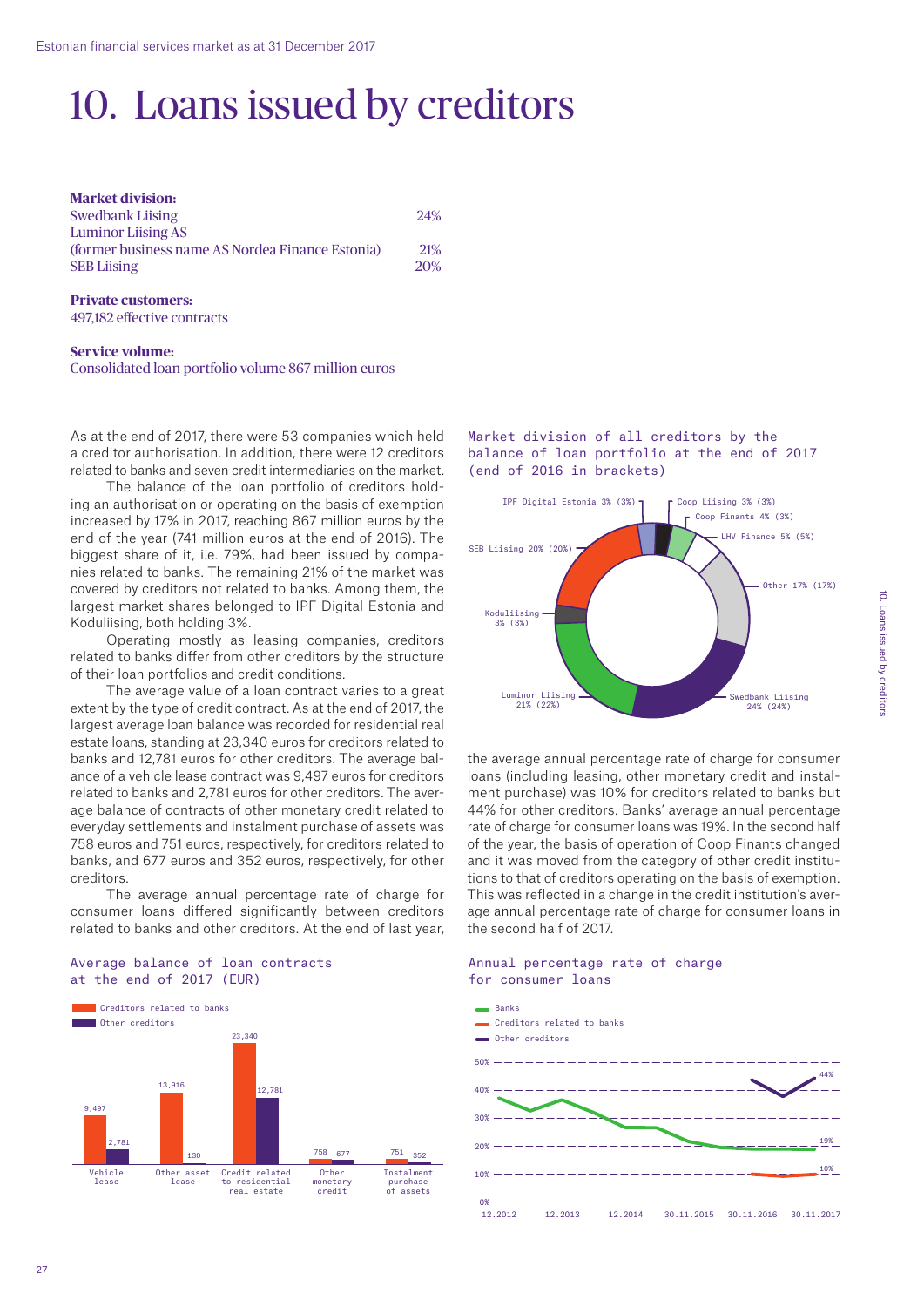#### CREDITORS RELATED TO BANKS

In the second half of 2017, Coop Finants was moved to the category of creditors operating on the basis of exemption. Being a significant creditor by both its loan balance and number of contracts, this change in the status of Coop Finants affected the aggregate figures of both categories of creditors.

The balance of loan portfolios of creditors related to banks was 689 million euros at the end of 2017 (575 million euros at the end of 2016). The main change in the loan portfolio of creditors related to banks in 2017 was an increase in the balance of vehicle lease from 456 million euros to 571 million

#### Market division of creditors related to banks by the balance of loan portfolio at the end of 2017 (end of 2016 in brackets)



#### euros. Indeed, vehicle lease made up the largest part (83%) of the creditors' loan portfolio.

The number of contracts increased by 60% over the year, reaching 198,616 at the end of December. The main driver behind the growth was that Coop Finants was moved to the category of creditors related to banks.

The instalment purchase balance of creditors related to banks decreased over the year from 69 million euros to 37 million euros, primarily due to an accounting-related change in the reporting of one company.

#### Balance of loans of creditors related to banks (EUR mln)



#### OTHER CREDITORS

In the segment of other creditors, a major part of the market was divided between less than a half of all creditors. At the end of the year, 82% of the balance of the loan portfolio belonged to ten creditors out of 51. The largest market shares belonged to IPF Digital Estonia and Koduliising, both of which held 15% of the loan portfolio of other creditors, followed by Creditstar Estonia with 10%, Telia Eesti with 9% and mogo with 9%.

The balance of the loan portfolio of other creditors was 179 million euros (166 million euros at the end of 2016). The largest part of the loan portfolio (96 million euros) of other creditors had been issued as other monetary credit, which in its essence is a small loan without a collateral.

The number of contracts decreased by 10% in 2017, amounting to 286,640 at the end of December. In fact the number of loan contracts of other creditors increased over the year, but the figure was lower as the contracts of Coop Finants were reflected under creditors related to banks.



Market division of other creditors by the balance of loan portfolio